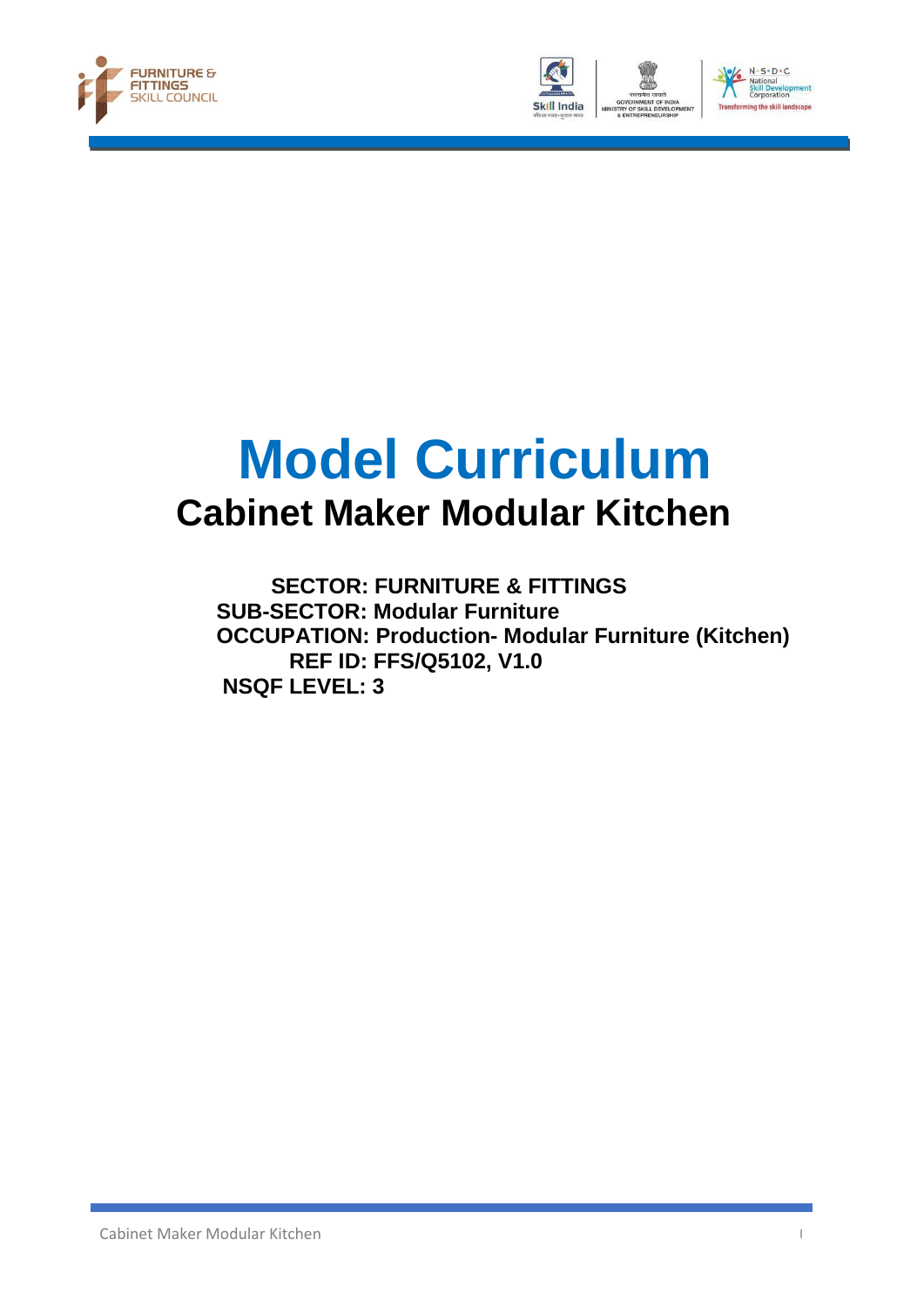



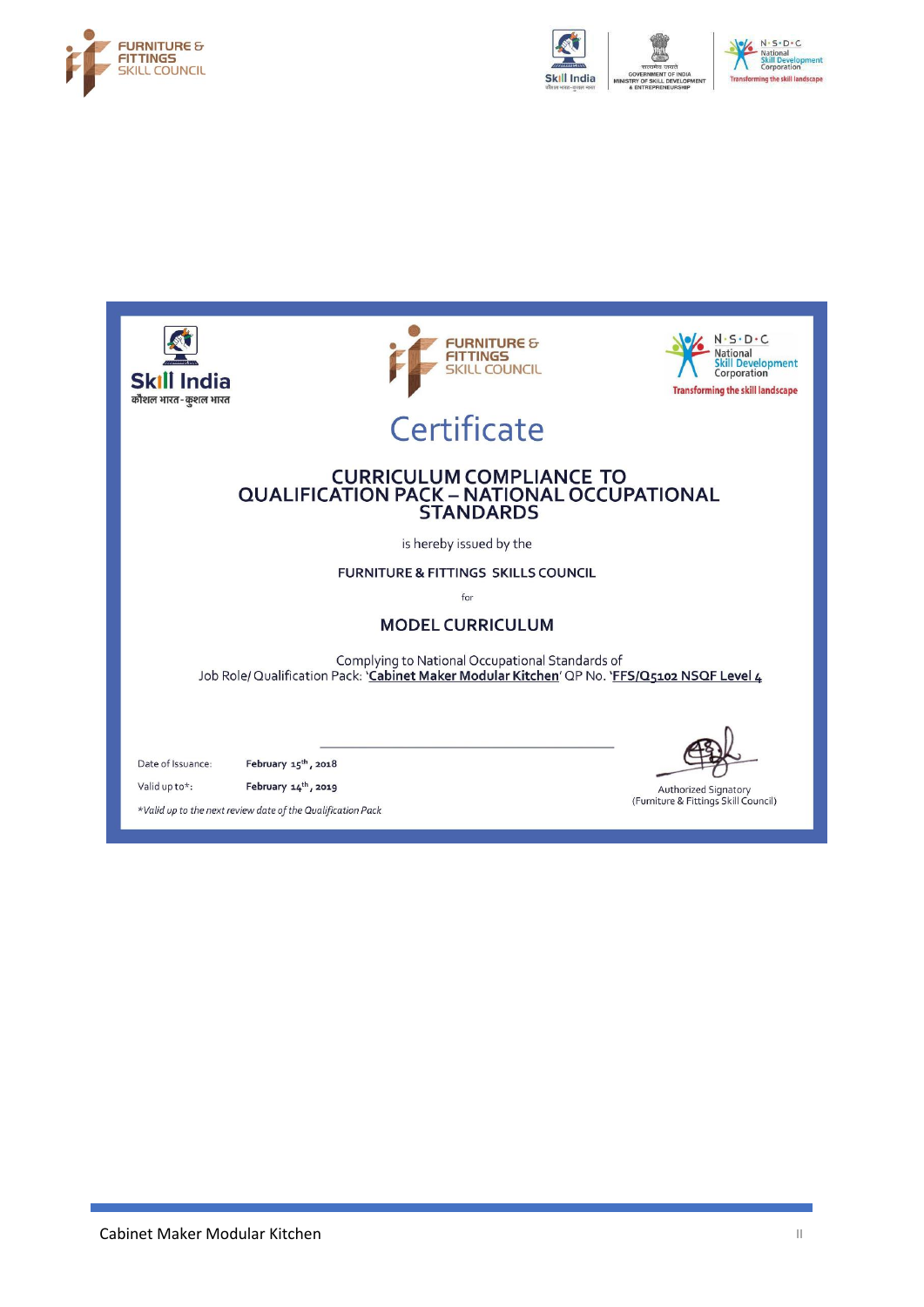



#### **TABLE OF CONTENTS**

| 1. Curriculum                    | 01 |
|----------------------------------|----|
| 2. Trainer Prerequisites         | 08 |
| 3. Annexure: Assessment Criteria | 09 |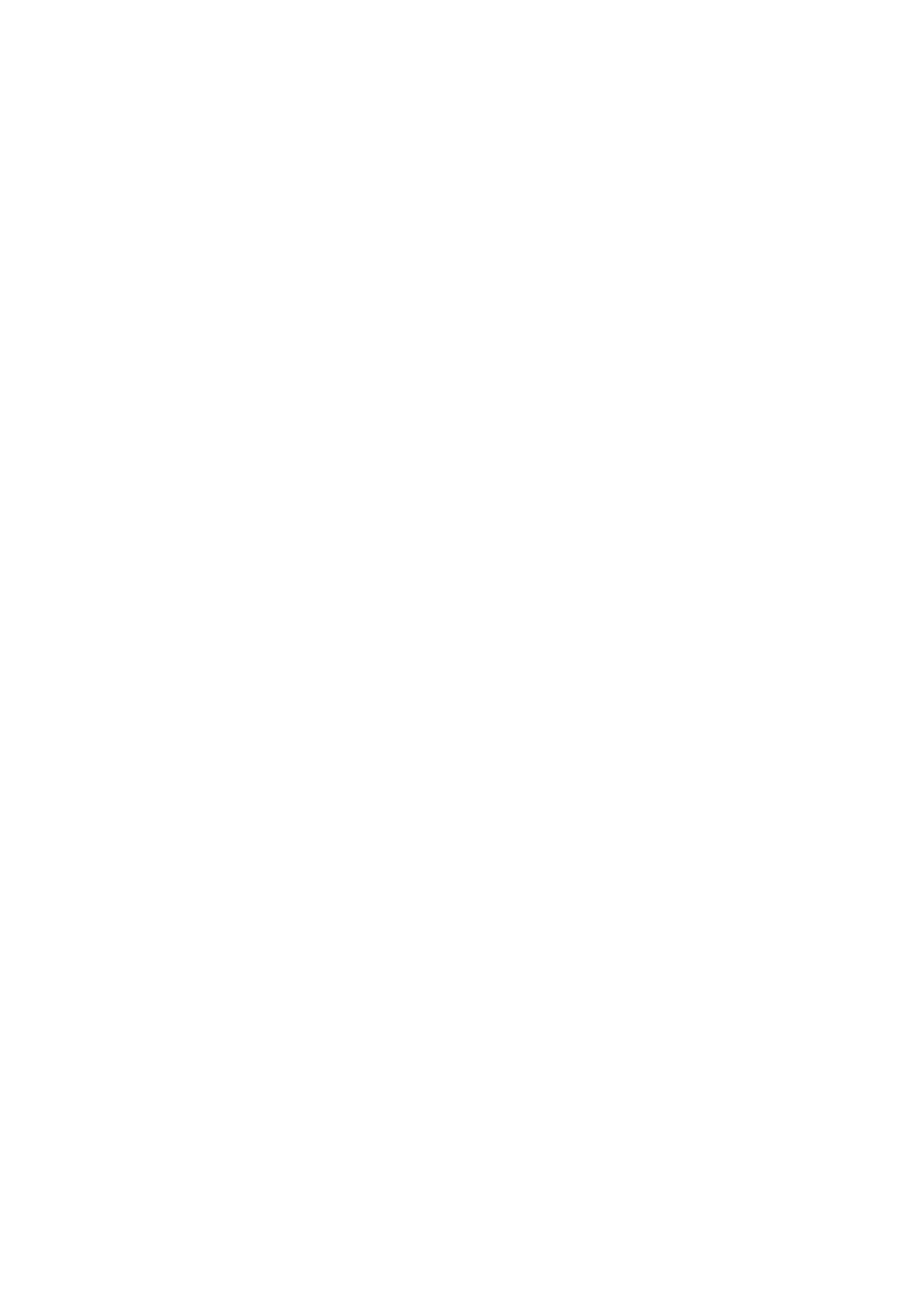



## <span id="page-4-0"></span>**Cabinet Maker Modular Kitchen**

#### **CURRICULUM / SYLLABUS**

This program is aimed at training candidates for the job of a "Cabinet Maker Modular Kitchen", in the "Furniture & Fittings" Sector/Industry and aims at building the following key competencies amongst the learner.

| <b>Program Name</b>                          | <b>Cabinet Maker Modular Kitchen</b>                                                                                                                                                                                                                                                                                                                                                                                                                                                                                                                                                                                                                                                                                                                                                                                                                                                                                                                                                                                                                                                                                                                                                                                                                                      |                            |            |
|----------------------------------------------|---------------------------------------------------------------------------------------------------------------------------------------------------------------------------------------------------------------------------------------------------------------------------------------------------------------------------------------------------------------------------------------------------------------------------------------------------------------------------------------------------------------------------------------------------------------------------------------------------------------------------------------------------------------------------------------------------------------------------------------------------------------------------------------------------------------------------------------------------------------------------------------------------------------------------------------------------------------------------------------------------------------------------------------------------------------------------------------------------------------------------------------------------------------------------------------------------------------------------------------------------------------------------|----------------------------|------------|
| Qualification<br>Pack Name &<br>Reference ID | FFS/Q5102, v1.0                                                                                                                                                                                                                                                                                                                                                                                                                                                                                                                                                                                                                                                                                                                                                                                                                                                                                                                                                                                                                                                                                                                                                                                                                                                           |                            |            |
| <b>Version No.</b>                           | 1.0                                                                                                                                                                                                                                                                                                                                                                                                                                                                                                                                                                                                                                                                                                                                                                                                                                                                                                                                                                                                                                                                                                                                                                                                                                                                       | <b>Version Update Date</b> | 12-07-2017 |
| <b>Pre-requisites to</b><br><b>Training</b>  | Class V, preferable                                                                                                                                                                                                                                                                                                                                                                                                                                                                                                                                                                                                                                                                                                                                                                                                                                                                                                                                                                                                                                                                                                                                                                                                                                                       |                            |            |
| <b>Training</b><br><b>Outcomes</b>           | 0-1 years of relevant experience<br>After completing this programme, participants will be able to:<br>Interpret kitchen layout and other requirements of kitchen: He/she will<br>be able to assist in understanding the client's need.<br>Execute preparatory activities for cabinet making: He/she will be able<br>$\bullet$<br>to do the preparatory activities, tools and inventory check.<br>Make and assemble parts: The person will learn cutting, making joints,<br>$\bullet$<br>assembling different parts, sanding and finishing.<br>Quality check at different stages of furniture making: He/she will be<br>$\bullet$<br>able to check the product at every stage and rectify the faults.<br>Maintain the work area, tools and equipment: He/She will be able to<br>$\bullet$<br>comprehend appropriate methods for handling tools, equipment and<br>organize the work area.<br>Maintain health and safety at site/ workplace: He/She will get well<br>$\bullet$<br>versed with the health and safety measures in terms of personal safety<br>measures relevant to the carpentry occupation.<br>Carry out work effectively with others: He/She will work effectively with<br>$\bullet$<br>stakeholders, colleagues, customers and adhere to the organizational |                            |            |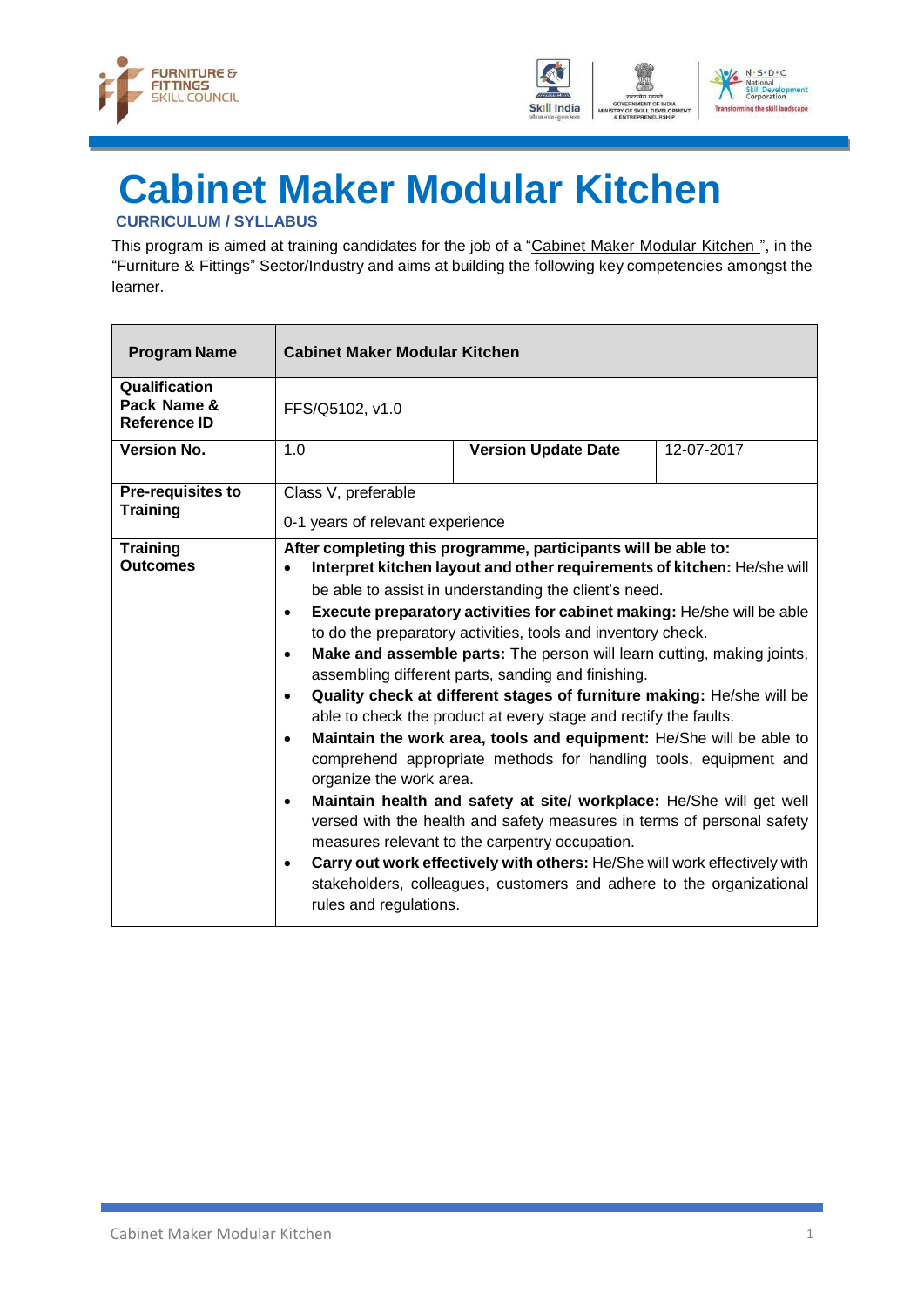



This course encompasses  $\underline{4}$  out of  $\underline{4}$  Compulsory NOS (National Occupational Standards), of "Cabinet Maker Modular Kitchen" Qualification Pack issued by "Furniture & Fittings Skill Council".

| <b>Sr</b><br><b>No</b> | <b>Module</b>                                                                                                                                                                                                                     | <b>Key Learning Outcomes</b>                                                                                                                                                                                                                                                                                                                                                                                                                                                                                                                                                                                                                                                                                 | <b>Equipment required</b>                                                                                                                                                                                                                                                                                                                                                                                                      |
|------------------------|-----------------------------------------------------------------------------------------------------------------------------------------------------------------------------------------------------------------------------------|--------------------------------------------------------------------------------------------------------------------------------------------------------------------------------------------------------------------------------------------------------------------------------------------------------------------------------------------------------------------------------------------------------------------------------------------------------------------------------------------------------------------------------------------------------------------------------------------------------------------------------------------------------------------------------------------------------------|--------------------------------------------------------------------------------------------------------------------------------------------------------------------------------------------------------------------------------------------------------------------------------------------------------------------------------------------------------------------------------------------------------------------------------|
| $\mathbf{1}$           | <b>Introduction</b><br><b>Theory Duration</b><br>(hh:mm)<br>08:00<br><b>Practical Duration</b><br>(hh:mm)<br>00:00<br><b>Corresponding</b><br><b>NOS Code</b><br><b>Bridge Module</b>                                             | Maintain general discipline in the<br>$\bullet$<br>classroom<br>Define the responsibilities of a Cabinet<br>Maker Modular Kitchen and its job<br>opportunities<br>Interpret the scope of furniture & fittings<br>industry<br>Impart basic skills of communication                                                                                                                                                                                                                                                                                                                                                                                                                                            | 1XBlackboard,<br>chalk 2 packet, duster 1 pc.<br>Chart paper depicting tools,<br>hardware and machineries                                                                                                                                                                                                                                                                                                                      |
| $\overline{2}$         | <b>Understanding the</b><br>organizational<br>context/company/<br>employer<br><b>Theory Duration</b><br>(hh:mm)<br>08:00<br><b>Practical Duration</b><br>(hh:mm)<br>00:00<br><b>Corresponding</b><br><b>NOS Code</b><br>FFS/N5102 | Acquire knowledge to understand the<br>$\bullet$<br>codes, standards, policies, manuals,<br>rules and regulation of the organization<br>Contact the concerned persons in case<br>$\bullet$<br>of queries on procedures/products/ any<br>problem<br>Explain the escalation procedure in the<br>$\bullet$<br>organization                                                                                                                                                                                                                                                                                                                                                                                      | 1XBlackboard,<br>chalk 2 packet, duster 1 pc.<br>Chart paper depicting<br>hierarchy                                                                                                                                                                                                                                                                                                                                            |
| 3                      | <b>Maintenance of</b><br>work area, tools<br>and machines<br><b>Theory Duration</b><br>(hh:mm)<br>08:00<br><b>Practical Duration</b><br>(hh:mm)<br>08:00<br><b>Corresponding</b><br><b>NOS Code</b><br><b>FFS/N8501</b>           | Handle material, machinery,<br>$\bullet$<br>equipment and tools with safety<br>Optimally use materials to minimize<br>$\bullet$<br>wastage<br>Prepare and organize work area<br>Maintain a clean and hazard free<br>working area<br>Deal with work interruptions<br>$\bullet$<br>Ensure safe and correct handling of<br>$\bullet$<br>materials, equipment and tools<br>Keep tools, equipment and<br>$\bullet$<br>consumables safely after use<br>Work in a comfortable position with<br>$\bullet$<br>the correct posture<br>Select the cleaning equipment and<br>$\bullet$<br>methods appropriately for the work to<br>be carried out<br>Disposal of waste safely in the<br>$\bullet$<br>designated location | 1XBlackboard,<br>chalk 2 packet, duster 1 pc.<br>Raw materials:-Solid wood,<br>block board, plywood, particle<br>board, MDF panel, laminate,<br>veneer, PVC edge Banding<br>Tape, Adhesive<br><b>Hardware and Fittings:-</b><br>Rastex/Minifix, auto closing<br>hinges, 9.5 crank, 16 crank,<br>Drawer Runner:-<br>Telescopic/Under mount<br>Runner, Handle, Knob, Locks:-<br>Cabinet Lock/Multipurpose<br>Lock, Wire Baskets, |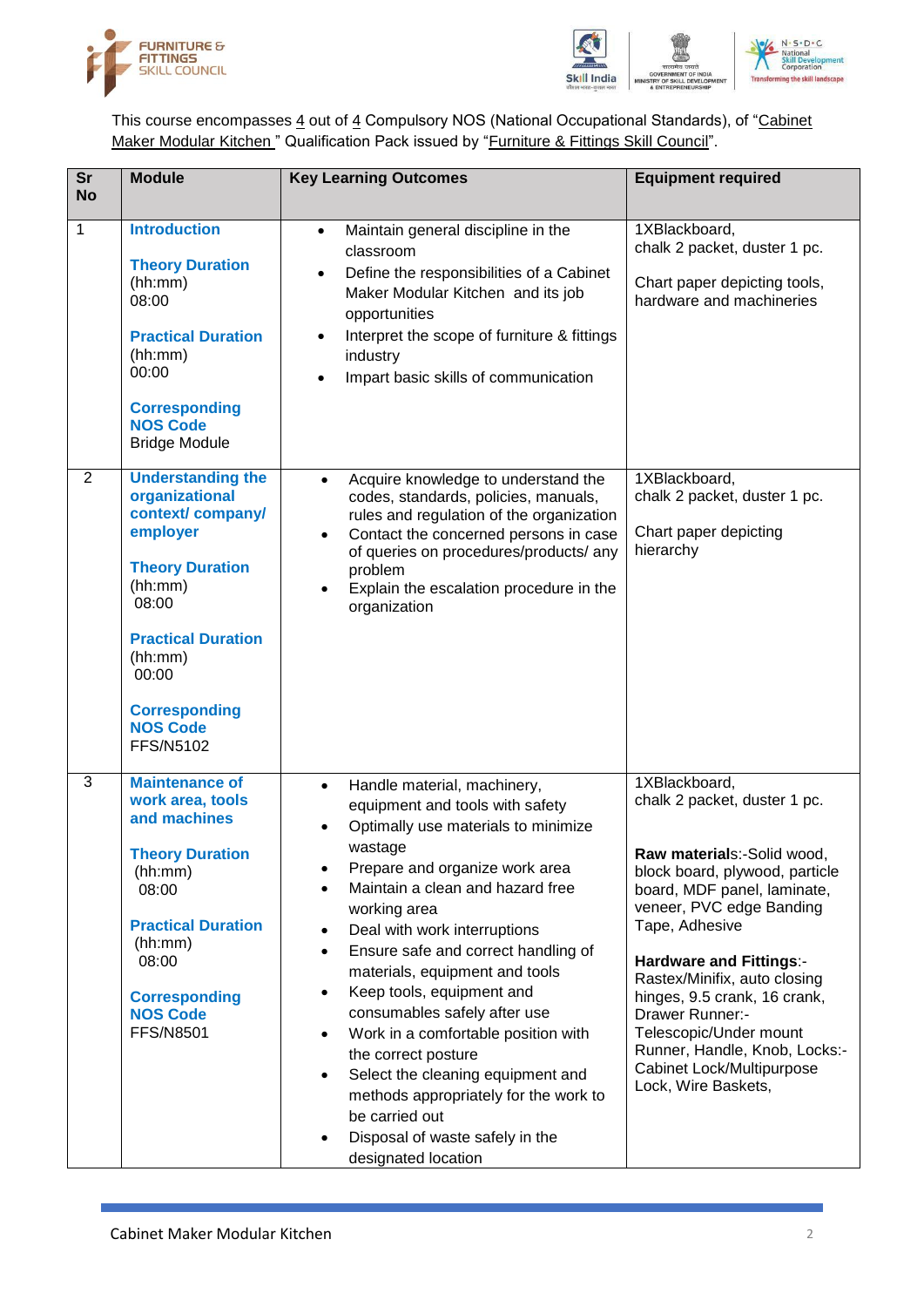



OF SKILL D VELO N - S - D - C<br>National<br>Skill Development<br>Transforming the skill landscape

|   |                                                                                                                                                                                                                    | Store the cleaning equipment safely<br>$\bullet$<br>after use<br>Maintain appropriate environment to<br>$\bullet$<br>protect stock from pilfering, theft,<br>damage and deterioration                                                                                                                                                                                                                                                                                                                                                                                                                                                                                                                                                                                                                                                                                                                                                                                                                                                                                                                                                                                                                                                                                                                                                                   |                                                                                                                                                                         |
|---|--------------------------------------------------------------------------------------------------------------------------------------------------------------------------------------------------------------------|---------------------------------------------------------------------------------------------------------------------------------------------------------------------------------------------------------------------------------------------------------------------------------------------------------------------------------------------------------------------------------------------------------------------------------------------------------------------------------------------------------------------------------------------------------------------------------------------------------------------------------------------------------------------------------------------------------------------------------------------------------------------------------------------------------------------------------------------------------------------------------------------------------------------------------------------------------------------------------------------------------------------------------------------------------------------------------------------------------------------------------------------------------------------------------------------------------------------------------------------------------------------------------------------------------------------------------------------------------|-------------------------------------------------------------------------------------------------------------------------------------------------------------------------|
| 4 | <b>Ensuring health</b><br>and safety at<br>workplace<br><b>Theory Duration</b><br>(hh:mm)<br>04:00<br><b>Practical Duration</b><br>(hh:mm)<br>04:00<br><b>Corresponding</b><br><b>NOS Code</b><br><b>FFS/N8601</b> | Work safely by complying relevant<br>$\bullet$<br>guidelines<br>Assess the worksite for any possible<br>$\bullet$<br>health and safety hazards<br>Follow instructions of manufacturer<br>$\bullet$<br>related to safe use of materials<br>specifically chemicals and power<br>equipment<br>Ensure safe handling and disposal of<br>waste and debris<br>Identify and report of any hazards and<br>٠<br>potential risks/ threats to supervisors<br>or other authorized personnel<br>Undertake first aid activities in case of<br>any accident<br>Demonstrate use of appropriate<br>personal protective equipment<br>compatible to the work and compliant<br>to relevant occupational health and<br>safety guidelines<br>Maintain correct body posture while<br>$\bullet$<br>working for long hours and carrying<br>heavy materials<br>Know the processes involved while<br>lifting, carrying or moving heavy<br>wooden furniture and accessories from<br>one place to another using appropriate<br>safe working practices<br>Handle all required tools, machines,<br>materials and equipment safely<br>Adhere to relevant occupational safety<br>procedures while handling sharp tools,<br>glass, heavy wood, and chemicals<br>Apply good housekeeping practices by<br>keeping the work area tidy<br>Report any accident duly to the<br>authorized person | 1XBlackboard,<br>chalk 2 packet, duster 1 pc.<br>Masks, safety glasses, ear<br>plugs, safety footwear, gloves,<br>first aid,<br>different types of fire<br>extinguisher |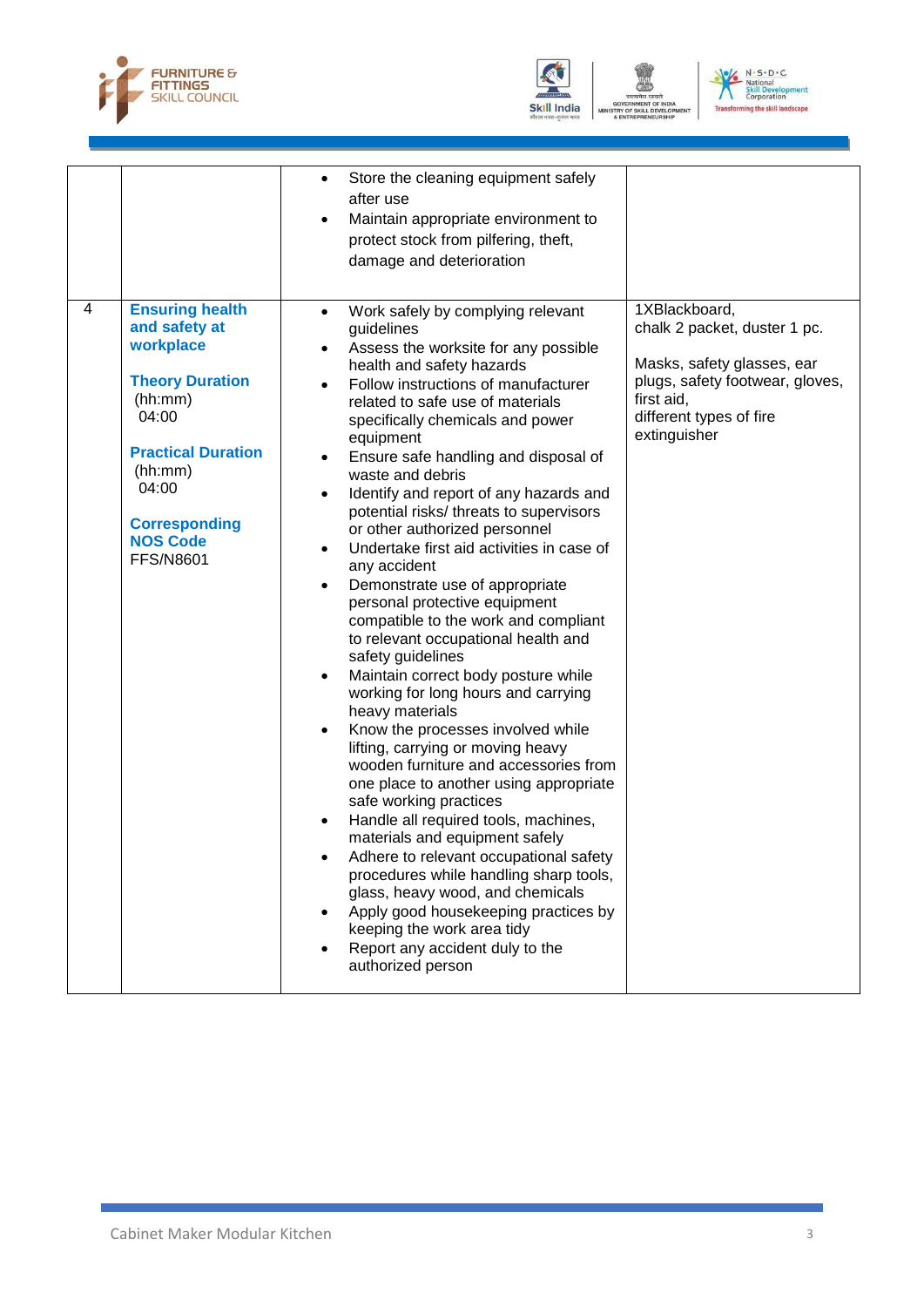





:NT

| $\overline{5}$ | <b>Dealing with</b><br>emergencies<br><b>Theory Duration</b><br>(hh:mm)<br>04:00<br><b>Practical Duration</b><br>(hh:mm)<br>04:00<br><b>Corresponding</b><br><b>NOS Code</b><br><b>FFS/N8601</b>        | Follow appropriate procedures in case<br>$\bullet$<br>of fire<br>Follow the electrical safety measures<br>while working with electrical power<br>tools and equipment<br>Follow the evacuation procedures in<br>the event of an emergency or an<br>accident, fire or a natural calamity<br>Check and ensure general health and<br>safety equipment are available at site<br>Describe the use of general health and<br>$\bullet$<br>safety equipment<br>Comply with the restrictions imposed<br>$\bullet$<br>on harmful chemicals during working<br>hours<br>Know the correct rescue techniques<br>$\bullet$<br>during a fire hazard<br>Demonstrate good housekeeping to<br>$\bullet$<br>prevent accidents<br>Demonstrate the correct use of a fire<br>$\bullet$<br>extinguisher<br>Respond promptly and appropriately to<br>$\bullet$<br>an accident situation or medical<br>emergency<br>Know the methods of accident<br>$\bullet$<br>prevention in the working area | 1XBlackboard,<br>chalk 2 packet, duster 1 pc<br>Masks, safety glasses, ear<br>muffs, safety footwear, gloves,<br>aprons, first aid,<br>different Types of fire<br>extinguisher |
|----------------|---------------------------------------------------------------------------------------------------------------------------------------------------------------------------------------------------------|----------------------------------------------------------------------------------------------------------------------------------------------------------------------------------------------------------------------------------------------------------------------------------------------------------------------------------------------------------------------------------------------------------------------------------------------------------------------------------------------------------------------------------------------------------------------------------------------------------------------------------------------------------------------------------------------------------------------------------------------------------------------------------------------------------------------------------------------------------------------------------------------------------------------------------------------------------------------|--------------------------------------------------------------------------------------------------------------------------------------------------------------------------------|
| $\overline{6}$ | <b>Interaction with</b><br><b>seniors</b><br><b>Theory Duration</b><br>(hh:mm)<br>04:00<br><b>Practical Duration</b><br>(hh:mm)<br>04:00<br><b>Corresponding</b><br><b>NOS Code</b><br><b>FFS/N8801</b> | Seek and obtain clarifications on<br>$\bullet$<br>policies from the supervisor or other<br>authorized personnel<br>Identify and report any deviations to<br>$\bullet$<br>the appropriate authority<br>Address the problems effectively and<br>$\bullet$<br>report if required to immediate<br>supervisor<br>Seek instructions from supervisor and<br>$\bullet$<br>respond effectively<br>Follow the escalation matrix in case of<br>any grievance                                                                                                                                                                                                                                                                                                                                                                                                                                                                                                                    | 1XBlackboard, chalk 2 packet,<br>duster 1 pc                                                                                                                                   |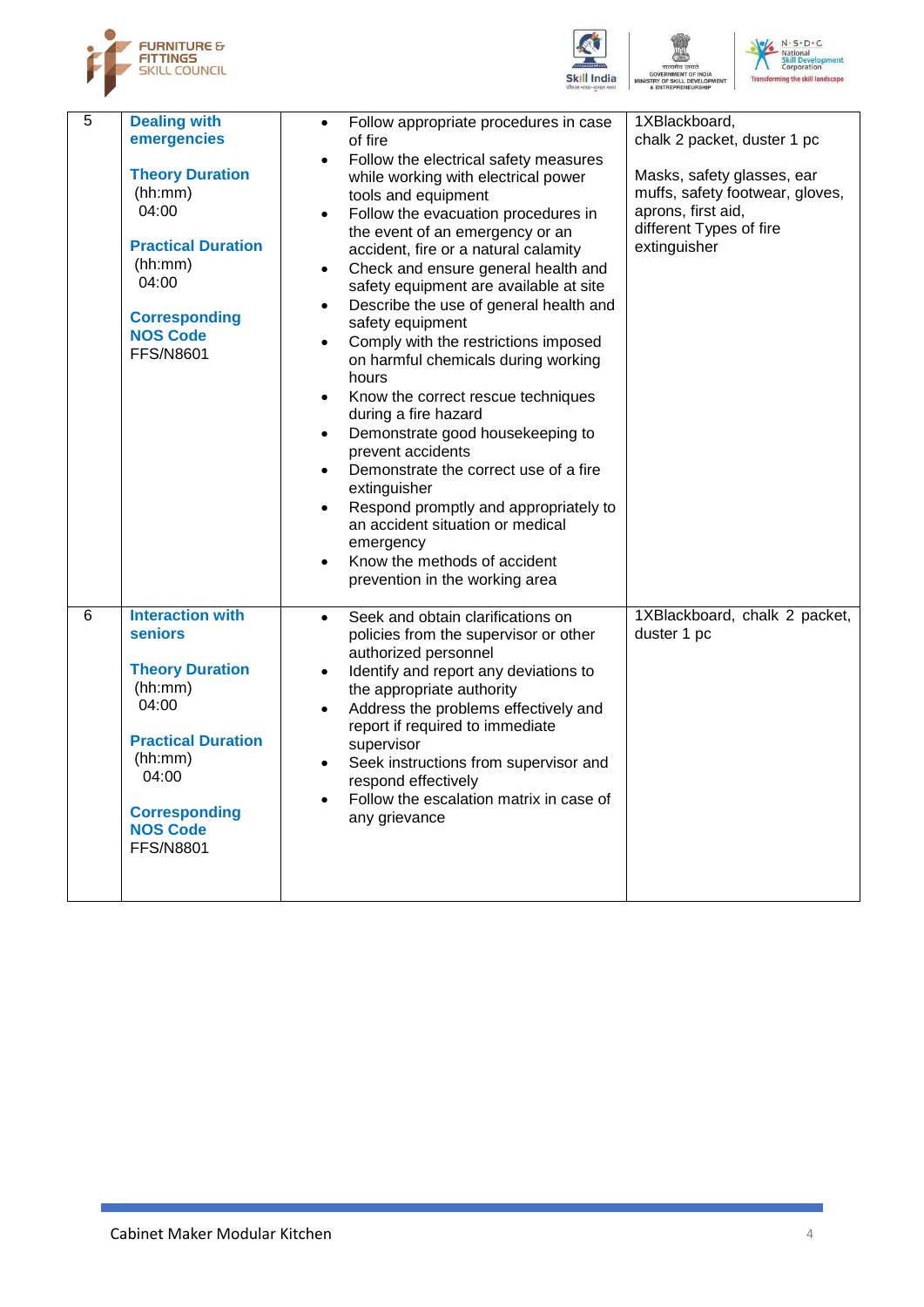



VELO



| $\overline{7}$ | <b>Work effectively</b><br><b>Theory Duration</b><br>(hh:mm)<br>04:00<br><b>Practical Duration</b><br>(hh:mm)<br>04:00<br><b>Corresponding</b><br><b>NOS Code</b><br><b>FFS/N8801</b>                                                                 | Coordinate and cooperate with<br>$\bullet$<br>colleagues to achieve work objectives<br>Display courteous behaviour<br>$\bullet$<br>Respond politely to customer queries<br>$\bullet$<br>and team members<br>Follow strict dress code at work place<br>$\bullet$<br>Keep work area in a tidy and organized<br>$\bullet$<br>manner<br>Adhere to the timelines and quality<br>٠<br>standards<br>Follow organizational policies and<br>$\bullet$<br>procedures<br>Share information with team wherever<br>$\bullet$<br>and whenever required to enhance<br>quality and productivity at work place<br>Work together with co-workers in a<br>$\bullet$<br>synchronized manner<br>Communicate with others clearly, at a<br>$\bullet$<br>pace and in a manner that helps them<br>to understand<br>Show respect to others and their work<br>$\bullet$<br>Display active listening skills while<br>$\bullet$<br>interacting with others at work | 1XBlackboard, chalk 2 packet,<br>duster 1 pc                                                                                                                                                                                                                                                                                                                                                                                                                                                                                                                                                           |
|----------------|-------------------------------------------------------------------------------------------------------------------------------------------------------------------------------------------------------------------------------------------------------|---------------------------------------------------------------------------------------------------------------------------------------------------------------------------------------------------------------------------------------------------------------------------------------------------------------------------------------------------------------------------------------------------------------------------------------------------------------------------------------------------------------------------------------------------------------------------------------------------------------------------------------------------------------------------------------------------------------------------------------------------------------------------------------------------------------------------------------------------------------------------------------------------------------------------------------|--------------------------------------------------------------------------------------------------------------------------------------------------------------------------------------------------------------------------------------------------------------------------------------------------------------------------------------------------------------------------------------------------------------------------------------------------------------------------------------------------------------------------------------------------------------------------------------------------------|
| 8              | <b>Understanding</b><br>kitchen layout and<br>other requirement<br>from client /<br>supervisor<br><b>Theory Duration</b><br>(hh:mm)<br>20:00<br><b>Practical Duration</b><br>(hh:mm)<br>12:00<br><b>Corresponding</b><br><b>NOS Code</b><br>FFS/N5102 | Take measurements for making layout<br>$\bullet$<br>and designs<br>Ensure proper storage of technical<br>$\bullet$<br>drawings<br>Assess the requirement of the client<br>$\bullet$<br>from supervisor<br>Assist in deciding the design and size<br>$\bullet$<br>of kitchen cabinets in consultation with<br>supervisor/ client<br>Discuss with supervisor/ client<br>$\bullet$<br>regarding placement of cabinet<br>systems, division of work zone, shifting<br>of existing electrical points, water and<br>gas connections<br>Support in planning, storage and other<br>utilities inside the drawer and overhead<br>cabinets.<br>Provide complete information of<br>$\bullet$<br>measurement, other details and assist<br>in preparing technical drawings<br>(2D/3D)                                                                                                                                                                | 1XBlackboard,<br>chalk 2 packet, duster 1 pc<br><b>Hand Tools:- Measurement</b><br>tape, steel rule, zig zag rule,<br>folding rule<br><b>Marking Tools:-Pencil,</b><br>marking knife, marking thread<br>Raw materials:-solid wood,<br>block board, plywood, particle,<br>MDF panel, laminate, veneer,<br>PVC edge banding tape,<br>adhesive<br><b>Hardware and Fittings:-</b><br>Rastex/ minifix, cam fittings,<br>auto closing hinges, 9.5 crank,<br>16 crank, drawer runner:-<br>telescopic/under mount runner,<br>handle, knob, locks:-cabinet<br>lock/multipurpose lock, wire<br>baskets, PVC legs |
| 9              | <b>Preparatory</b><br>activities for<br>cabinet making<br><b>Theory Duration</b><br>(hh:mm)<br>12:00<br><b>Practical Duration</b>                                                                                                                     | Understand the drawing (2D/3D) given<br>$\bullet$<br>by the supervisor to further implement<br>as per the specifications<br>Assist in listing required raw material,<br>$\bullet$<br>as per drawings<br>Check inventory for availability of<br>$\bullet$<br>materials, hardware and tools<br>Organize materials and hardware<br>٠<br>required for manufacturing/assembling                                                                                                                                                                                                                                                                                                                                                                                                                                                                                                                                                            | 1XBlackboard,<br>chalk 2 packets, duster 1 pc<br>Raw materials:-solid wood,<br>block board, plywood, particle<br>and MDF panel, laminate,<br>veneer, PVC edge banding<br>tape, adhesive                                                                                                                                                                                                                                                                                                                                                                                                                |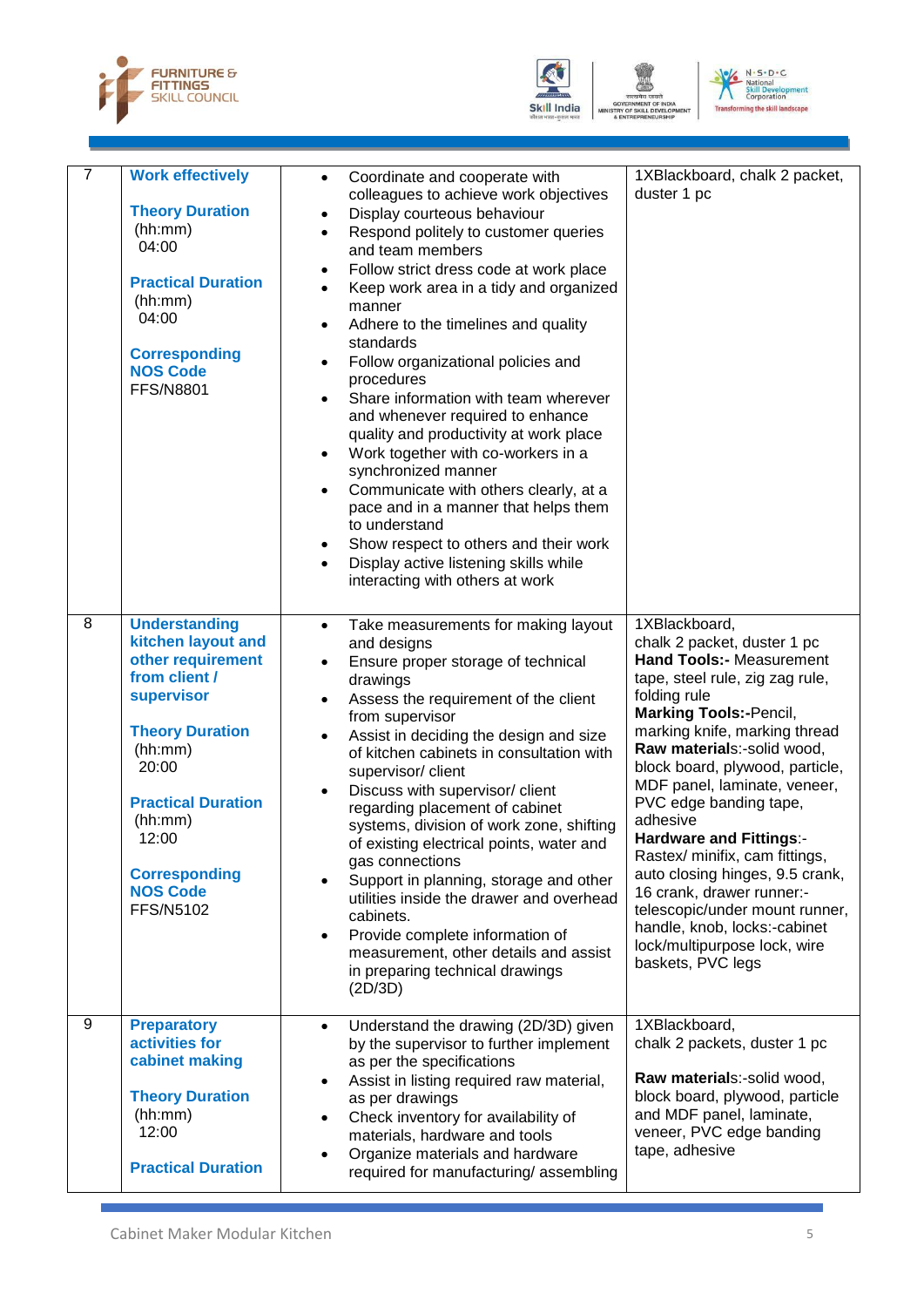





:NT

|    | (hh:mm)<br>40:00<br><b>Corresponding</b><br><b>NOS Code</b><br>FFS/N5102                                                                                                                                        | in the sequence as per drawings<br>Note all the details and assist in doing<br>$\bullet$<br>requisite documentation<br>Support in quality check of materials<br>before initiating work<br>Support in assessment for minor<br>repairs or changes to check<br>roughness, size, alignment<br>Assist in rejecting defective materials<br>of poor quality and inform the<br>supervisor to raise a new request<br>Ensure that the work area is clean and<br>$\bullet$<br>free from hazards<br>Ensure that floor guard is used to<br>$\bullet$<br>prevent damage to the floor<br>Check for safety and proper<br>$\bullet$<br>functioning of power socket for usage<br>of power tools at work site before<br>initiating work                                                                                                                                                                                                                                                                        | <b>Hardware and Fittings:-</b><br>Rastex/ minifix, cam fittings,<br>auto closing hinges:- 9.5 crank,<br>16 crank, drawer runner,<br>telescopic/under mount runner,<br>handle, knob, locks, cabinet<br>lock/multipurpose lock, wire<br>baskets, PVC legs                                                                                                                                                                                                                                                                                                                                                                                                                                                                                                                                                                                                                                                                                             |
|----|-----------------------------------------------------------------------------------------------------------------------------------------------------------------------------------------------------------------|---------------------------------------------------------------------------------------------------------------------------------------------------------------------------------------------------------------------------------------------------------------------------------------------------------------------------------------------------------------------------------------------------------------------------------------------------------------------------------------------------------------------------------------------------------------------------------------------------------------------------------------------------------------------------------------------------------------------------------------------------------------------------------------------------------------------------------------------------------------------------------------------------------------------------------------------------------------------------------------------|-----------------------------------------------------------------------------------------------------------------------------------------------------------------------------------------------------------------------------------------------------------------------------------------------------------------------------------------------------------------------------------------------------------------------------------------------------------------------------------------------------------------------------------------------------------------------------------------------------------------------------------------------------------------------------------------------------------------------------------------------------------------------------------------------------------------------------------------------------------------------------------------------------------------------------------------------------|
| 10 | <b>Making of furniture</b><br>and assembling of<br>parts<br><b>Theory Duration</b><br>(hh:mm)<br>12:00<br><b>Practical Duration</b><br>(hh:mm)<br>56:00<br><b>Corresponding</b><br><b>NOS Code</b><br>FFS/N5102 | Prioritise the parts to be manufactured<br>$\bullet$<br>at work site according to the design<br>Take the measurement as per<br>$\bullet$<br>drawing, specification and mark on the<br>raw material<br>Cut the required raw material as per<br>$\bullet$<br>the dimensions of the drawings<br>Prepare requisite joints if required as<br>$\bullet$<br>per the drawings to ensure correct<br>finish and accurate fitting<br>Follow the process to check any<br>defects in the manufactured products<br>Assist in smoothening of outer surface<br>$\bullet$<br>of furniture by proper tools<br>Assist in selection of<br>adhesives/screws/ hardware as per<br>requirement and follow the instruction<br>for fastening the required cabinet parts<br>Support in putting marks and fixing<br>hinges, brackets in the cabinet<br>Support in conducting checks at<br>regular intervals for alignment and<br>functionality<br>Assist in cleaning, sanding and<br>finishing of manufactured products | 1XBlackboard,<br>chalk 2 packet, duster 1 pc<br>Hand Tools:- Measurement<br>tape, steel rule, zig zag rule,<br>folding rule<br><b>Marking Tools:-Pencil,</b><br>marking knife, marking thread<br>Planing Tools:- Jack plane,<br>smoothing plane, block plane,<br>compass plane, spoke shave<br><b>Sharpening Tools:-Oil stone,</b><br>triangular file<br>Sawing Tools:- Hand saw,<br>compass saw, coping saw<br>Testing Tools:- Try square,<br>mitre square, spirit level, water<br>level pipe,<br><b>Chipping Tools:-Firmer/bevel</b><br>chisel, mortise chisel<br>Holding Tools:-T bar clamp, G<br>clamp<br>Power Tools:-Circular saw, jig<br>saw, planner, router, drill<br>machine, sander etc.<br>Accessories:- Adhesive,<br>screw, nail, PVC edge banding<br>tape,<br>Hardware:-Rextax / Minifix,<br>cam fittings, auto closing<br>hinges, connecting fittings,<br>drawer runner, handle, knob,<br>locks, wire baskets, pull out,<br>PVC legs |
| 11 | <b>Quality check post</b><br>making of modular<br>furniture<br><b>Theory Duration</b><br>(hh:mm)                                                                                                                | Conduct a visual quality checks of all<br>sub parts<br>Check design as per the<br>specifications/drawings in respect to<br>measurement, levelling and                                                                                                                                                                                                                                                                                                                                                                                                                                                                                                                                                                                                                                                                                                                                                                                                                                       | 1XBlackboard,<br>Chalk 2 packet, duster 1 pc                                                                                                                                                                                                                                                                                                                                                                                                                                                                                                                                                                                                                                                                                                                                                                                                                                                                                                        |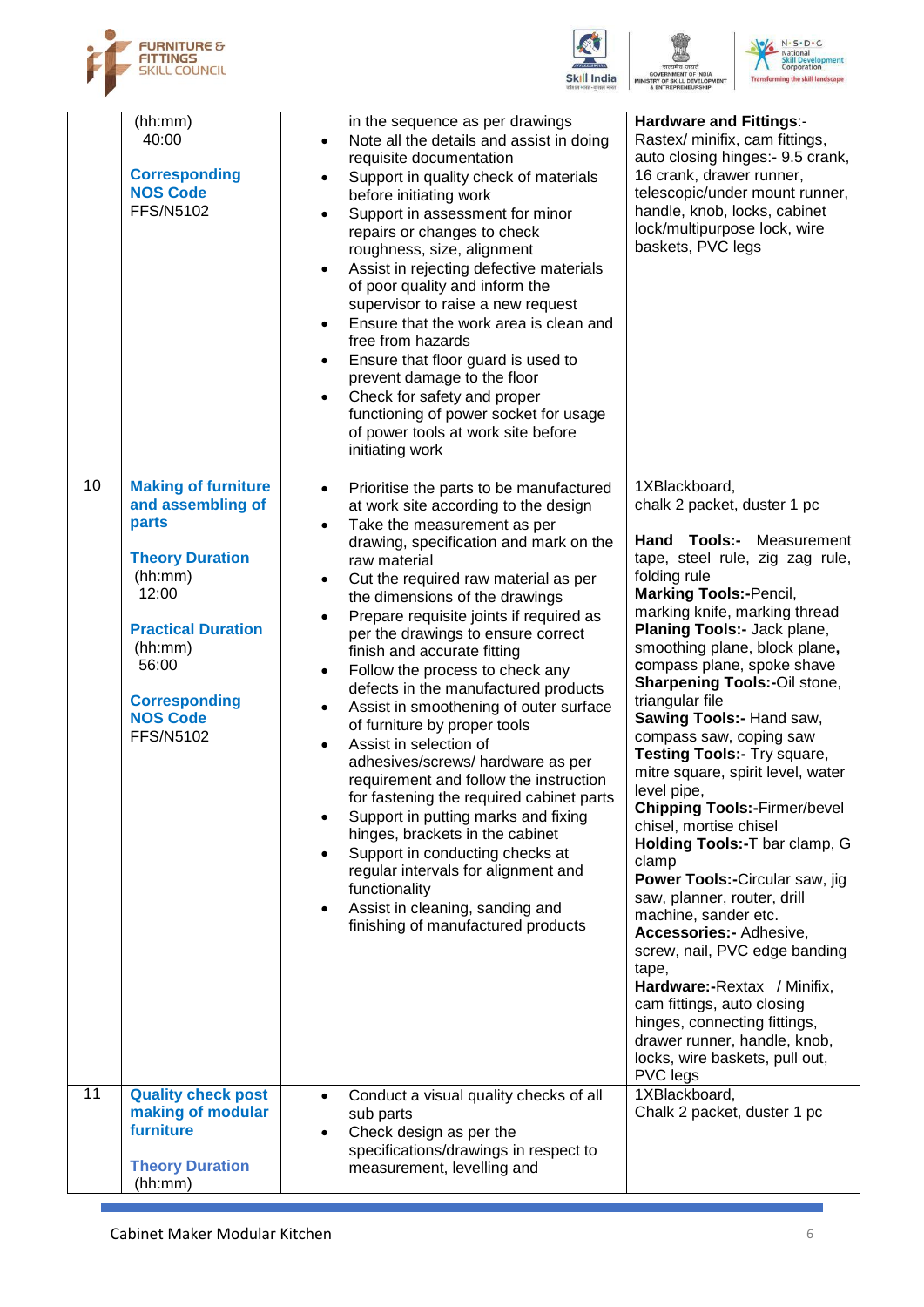





|  | 08:00<br><b>Practical Duration</b><br>(hh:mm)<br>16:00<br><b>Corresponding</b><br><b>NOS Code</b><br><b>FFS/N5102</b> | functionality to ensure proper<br>functioning of the hardware in the<br>installed furniture<br>Conduct any touch up/modifications<br>that may be required to get the quality<br>output<br>Gather all the tools from the work site<br>and place appropriately<br>Remove all the debris from the site<br>$\bullet$<br>and clean the work area<br>Take note of inputs/ feedback received<br>$\bullet$<br>post completion of the final product |  |  |
|--|-----------------------------------------------------------------------------------------------------------------------|--------------------------------------------------------------------------------------------------------------------------------------------------------------------------------------------------------------------------------------------------------------------------------------------------------------------------------------------------------------------------------------------------------------------------------------------|--|--|
|  | <b>Total Duration</b>                                                                                                 | Unique Equipment Required for the QP:                                                                                                                                                                                                                                                                                                                                                                                                      |  |  |
|  |                                                                                                                       | 1XBlackboard, Chalk 2 Packet, Duster 1 pc                                                                                                                                                                                                                                                                                                                                                                                                  |  |  |
|  | <b>Theory Duration:</b>                                                                                               | PPE:-Safety Masks, safety glasses, Ear plug, Safety footwear, Gloves                                                                                                                                                                                                                                                                                                                                                                       |  |  |
|  |                                                                                                                       | First Aid, Different Types of Fire Extinguisher                                                                                                                                                                                                                                                                                                                                                                                            |  |  |
|  | 92 hrs                                                                                                                | Hand Tools:- Measurement Tape, Steel Rule, Zigzag Rule, Folding Rule                                                                                                                                                                                                                                                                                                                                                                       |  |  |
|  | <b>Practical Duration:</b><br><b>148 hrs</b>                                                                          | Marking Tools:-Pencil, Marking Knife, Marking Thread                                                                                                                                                                                                                                                                                                                                                                                       |  |  |
|  |                                                                                                                       | <b>Striking Tools:- Cross peen Hammer, Mallet</b>                                                                                                                                                                                                                                                                                                                                                                                          |  |  |
|  |                                                                                                                       | Planing Tools:-Jack Plane, Smoothing Plane, Block Plane, Compass Plane,                                                                                                                                                                                                                                                                                                                                                                    |  |  |
|  |                                                                                                                       | Spoke Shave                                                                                                                                                                                                                                                                                                                                                                                                                                |  |  |
|  |                                                                                                                       | <b>Sharpening Tools:-Oil stone, Triangular File</b>                                                                                                                                                                                                                                                                                                                                                                                        |  |  |
|  |                                                                                                                       | Sawing Tools:- Hand saw, Compass saw, Coping saw                                                                                                                                                                                                                                                                                                                                                                                           |  |  |
|  |                                                                                                                       | Testing Tools:- Try Square, Mitre Square, Sprit Level, Water Level Pipe,                                                                                                                                                                                                                                                                                                                                                                   |  |  |
|  |                                                                                                                       | Chipping Tools:-Firmer/Bevel Chisel, Mortise Chisel                                                                                                                                                                                                                                                                                                                                                                                        |  |  |
|  |                                                                                                                       | Holding Tools:-T Bar clamp, G clamp                                                                                                                                                                                                                                                                                                                                                                                                        |  |  |
|  |                                                                                                                       | Misc. Tools:-Screw Driver, Nail Punch, Pincer                                                                                                                                                                                                                                                                                                                                                                                              |  |  |
|  |                                                                                                                       | Power Tools:-Circular Saw, Jig Saw, Planner, Router, Drill Machine, Sander etc.                                                                                                                                                                                                                                                                                                                                                            |  |  |
|  |                                                                                                                       | Accessories:- Adhesive, Screw (Different size), Nail, PVC Edge Banding Tape,                                                                                                                                                                                                                                                                                                                                                               |  |  |
|  |                                                                                                                       | Hardware:-Rextax/ Minifix, Auto, closing Hinges:-0Crank, 9.5 Crank, 16 Crank,                                                                                                                                                                                                                                                                                                                                                              |  |  |
|  |                                                                                                                       | Connecting fittings:-Bracket, Drawer Runner:-Telescopic/Under mount Runner,                                                                                                                                                                                                                                                                                                                                                                |  |  |
|  |                                                                                                                       | Handle, Knob, Locks:-Multipurpose Lock for Drawer, Wire Baskets, PVC Legs                                                                                                                                                                                                                                                                                                                                                                  |  |  |
|  |                                                                                                                       |                                                                                                                                                                                                                                                                                                                                                                                                                                            |  |  |

Grand Total Course Duration: **240 Hours, 0 Minutes**

*(This syllabus/ curriculum has been approved by Furniture & Fittings Skill Council)*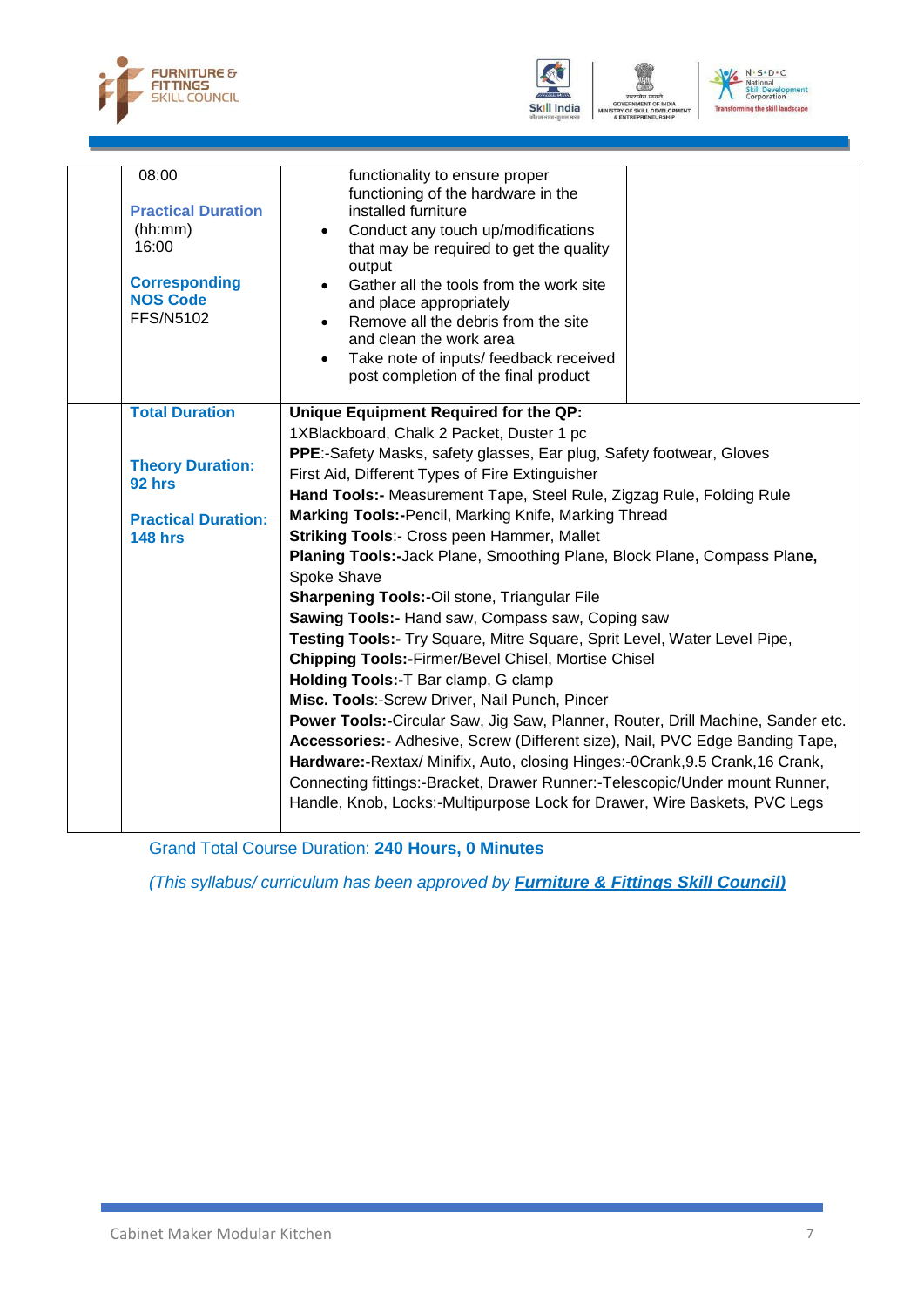



#### <span id="page-11-0"></span>**Trainer Prerequisites for Job role: "Cabinet Maker Modular Kitchen " mapped to Qualification Pack: "FFS/Q5102"**

| Sr.<br>No.     | Area                                                          | <b>Details</b>                                                                                                                                                                                                                                                                                                                                                                            |
|----------------|---------------------------------------------------------------|-------------------------------------------------------------------------------------------------------------------------------------------------------------------------------------------------------------------------------------------------------------------------------------------------------------------------------------------------------------------------------------------|
| 1              | <b>Description</b>                                            | To deliver accredited training service, mapping to the curriculum detailed<br>above, in accordance with the Qualification Pack "FFS/Q5102".                                                                                                                                                                                                                                               |
| $\overline{2}$ | Personal<br><b>Attributes</b>                                 | Aptitude for conducting training, and pre/ post work to ensure competent,<br>employable candidates at the end of the training. Strong communication skills,<br>interpersonal skills, ability to work as part of a team; a passion for quality and<br>for developing others; well organized and focused, eager to learn and keep<br>oneself updated with the latest in the mentioned field |
| 3              | <b>Minimum</b><br><b>Educational</b><br><b>Qualifications</b> | Minimum 10 <sup>th</sup> pass<br>Age above 25 years                                                                                                                                                                                                                                                                                                                                       |
| 4a             | <b>Domain</b><br><b>Certification</b>                         | Certified for Job Role: "Cabinet Maker Modular Kitchen" mapped to QP:<br>"FFS/Q5102". Minimum accepted score 80% as per the FFSC guideline.                                                                                                                                                                                                                                               |
| 4b             | <b>Platform</b><br><b>Certification</b>                       | Recommended that the Trainer is certified for the Job Role: "Trainer", mapped<br>to the Qualification Pack: "MEP/Q0102". Minimum accepted score as per<br>respective FFSC guideline is 80%.                                                                                                                                                                                               |
| 5              | <b>Experience</b>                                             | Minimum five years of experience in furniture and cabinet making<br>$\bullet$                                                                                                                                                                                                                                                                                                             |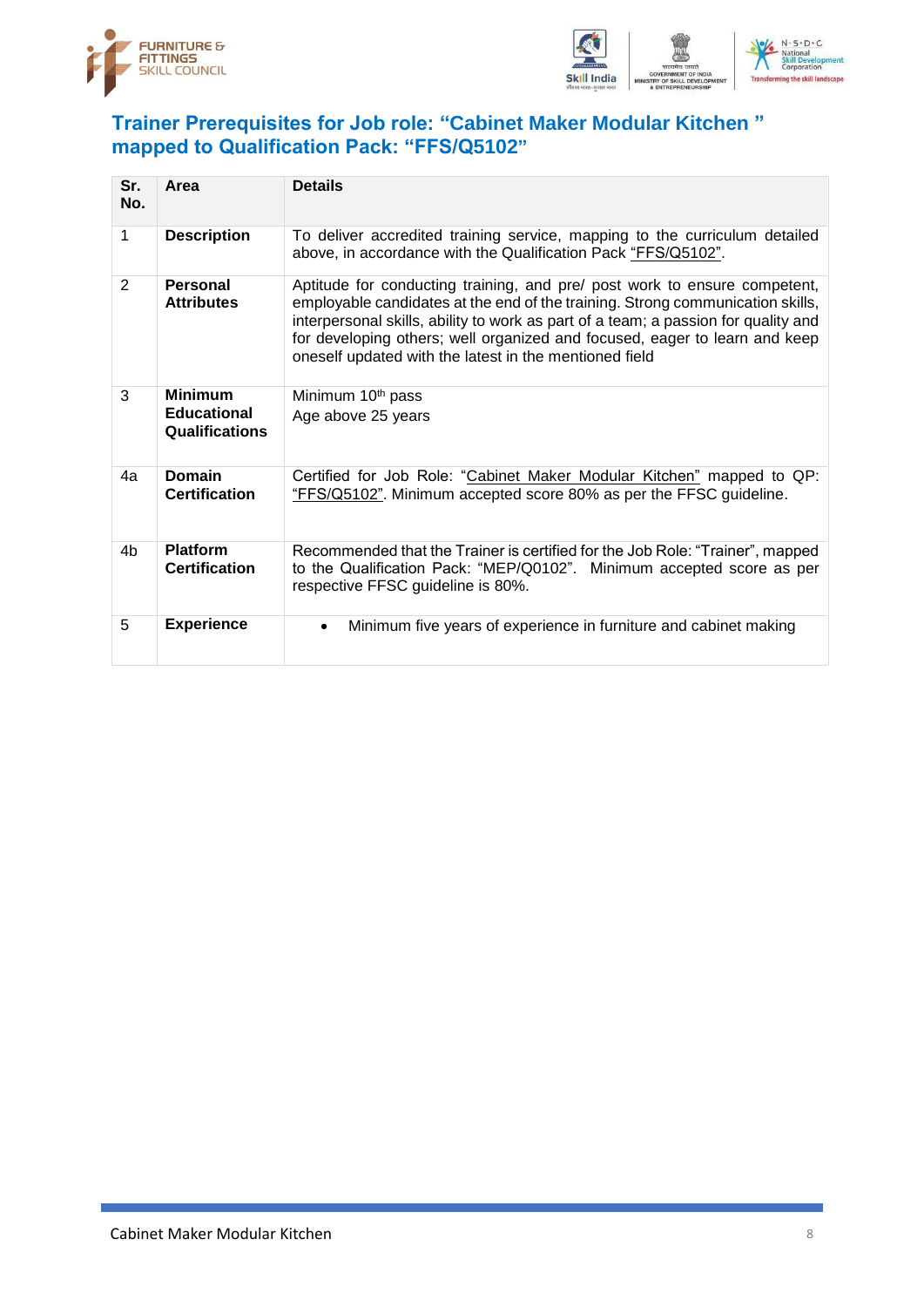



### the ckill landscane

### <span id="page-12-0"></span>**Annexure: Assessment Criteria**

| <b>Job Role</b>             | <b>Cabinet Maker Modular Kitchen</b>          |
|-----------------------------|-----------------------------------------------|
| <b>Qualification Pack</b>   | FFS/Q5102. v1.0                               |
| <b>Sector Skill Council</b> | <b>Furniture &amp; Fittings Skill Council</b> |

#### **Guidelines for Assessment**

1. Criteria for assessment for each Qualification Pack will be created by the Sector Skill Council.

2. Each Performance Criteria (PC) will be assigned marks proportional to its importance in NOS.

3.SSC will also lay down proportion of marks for Theory and Skills Practical for each PC.

4. The assessment for the theory part will be based on knowledge bank of questions created by the SSC. 5.Assessment will be conducted for all compulsory NOS, and where applicable, on the selected elective/option NOS/set of NOS.

6. Individual assessment agencies will create unique question papers for theory part for each candidate at each examination/training centre (as per assessment criteria below).

7.Individual assessment agencies will create unique evaluations for skill practical for every student at each examination/training centre based on this criteria

8.To pass the Qualification Pack, every trainee should score a minimum of 70% in aggregate

9. In case of unsuccessful completion, the trainee may seek reassessment on the Qualification Pack.

| <b>Compulsory NOS</b><br><b>Total Marks: 400</b>             |                                                                                                                                                                                                                                    |                              | <b>Marks Allocation</b> |               |                                   |
|--------------------------------------------------------------|------------------------------------------------------------------------------------------------------------------------------------------------------------------------------------------------------------------------------------|------------------------------|-------------------------|---------------|-----------------------------------|
| <b>Assessment</b><br>outcomes                                | <b>Assessment criteria for outcomes</b>                                                                                                                                                                                            |                              |                         |               |                                   |
|                                                              |                                                                                                                                                                                                                                    | <b>Total</b><br><b>Marks</b> | Out<br>Of               | <b>Theory</b> | <b>Skills</b><br><b>Practical</b> |
| <b>FFS/N5102</b><br>$\mathbf 1$ .<br>Make modular<br>kitchen | PC1.<br>take measurements for<br>making layout and designs<br>(e.g. Distance between floor<br>to ceiling, between walls and<br>corners to doors/windows<br>etc.)                                                                   | 100                          | 3                       | $\mathbf 0$   | 3                                 |
|                                                              | take records of architectural<br>PC <sub>2</sub><br>features present in the room<br>or planned to be installed in<br>the room in near future (pipes,<br>ventilation window, radiator,<br>special angles, chimney,<br>exhaust etc.) |                              | 3                       | $\mathbf 0$   | 3                                 |
|                                                              | PC <sub>3</sub> .<br>understand the requirements<br>of the client from supervisor<br>/client e.g. layout, number of<br>workstations, style,<br>aesthetics, colour, kind of<br>raw material etc.                                    |                              | 3                       | $\Omega$      | 3                                 |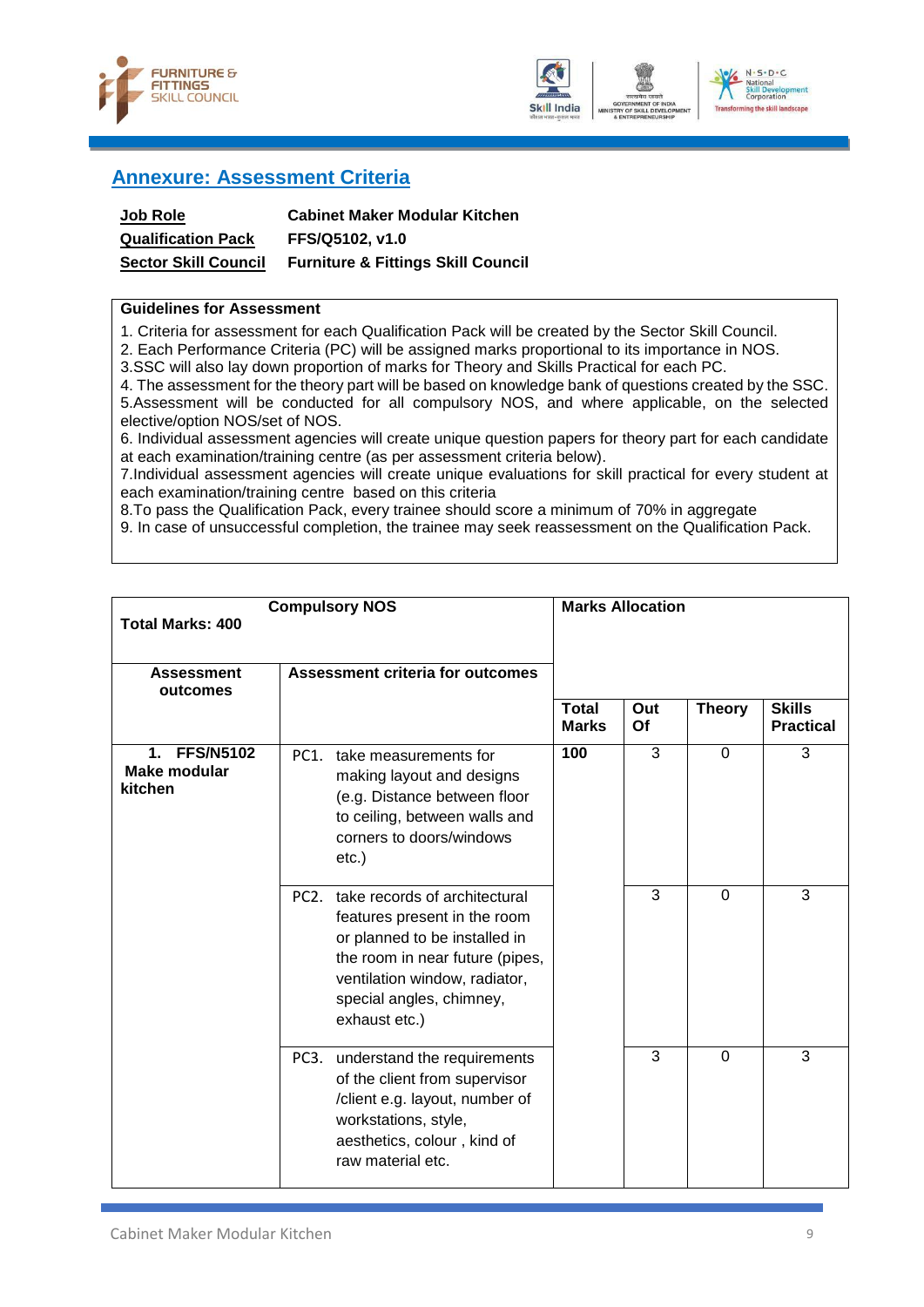



N . S . D . C<br>National<br>Skill Development<br>Transforming the skill landscape

**NT** 

|      | PC4. assist in deciding the design<br>shape of kitchen and size of<br>kitchen cabinets with<br>consultation of supervisor and<br>or client (U-shape, L-shape,<br>straight line kitchen or kitchen<br>with and island etc.)                                                                                                                                                       | 4              | 0           | 4              |
|------|----------------------------------------------------------------------------------------------------------------------------------------------------------------------------------------------------------------------------------------------------------------------------------------------------------------------------------------------------------------------------------|----------------|-------------|----------------|
| PC5. | discuss with supervisor and or<br>client regarding placement of<br>cabinet systems division of<br>work zones (cooking,<br>washing, storage etc.),<br>shifting of existing electrical<br>outlets, switches, and water<br>and gas connections if<br>necessary                                                                                                                      | 4              | 1           | 3              |
|      | PC6. support in planning storage<br>and other utilities inside the<br>drawer, cabinets (like cutlery<br>trays, waste bins, plate<br>holders, plus all manner/size<br>of boxes/cabinets, baskets<br>and racks etc.) and outside<br>storage (like wall- mounted<br>dish drainers, cutlery stands,<br>magnetic strips for knives, as<br>well as baskets, hooks and<br>holders etc.) | 4              | 1           | 3              |
|      | PC7. provide complete information<br>of measurement, other details<br>and assist in preparing<br>technical drawing& designs<br>(2D/3D)                                                                                                                                                                                                                                           | 4              | 1           | 3              |
| PC8. | study the design & drawing<br>(2D/3D) prepared by<br>supervisor to further<br>understand the requirement<br>and specifications for the<br>work to be done                                                                                                                                                                                                                        | 3              | 1           | 2              |
|      | PC9. suggest supervisor if any<br>amendment is required in<br>design and accordingly in<br>material specifications<br>considering the quality of<br>work                                                                                                                                                                                                                         | $\overline{2}$ | $\mathbf 0$ | $\overline{2}$ |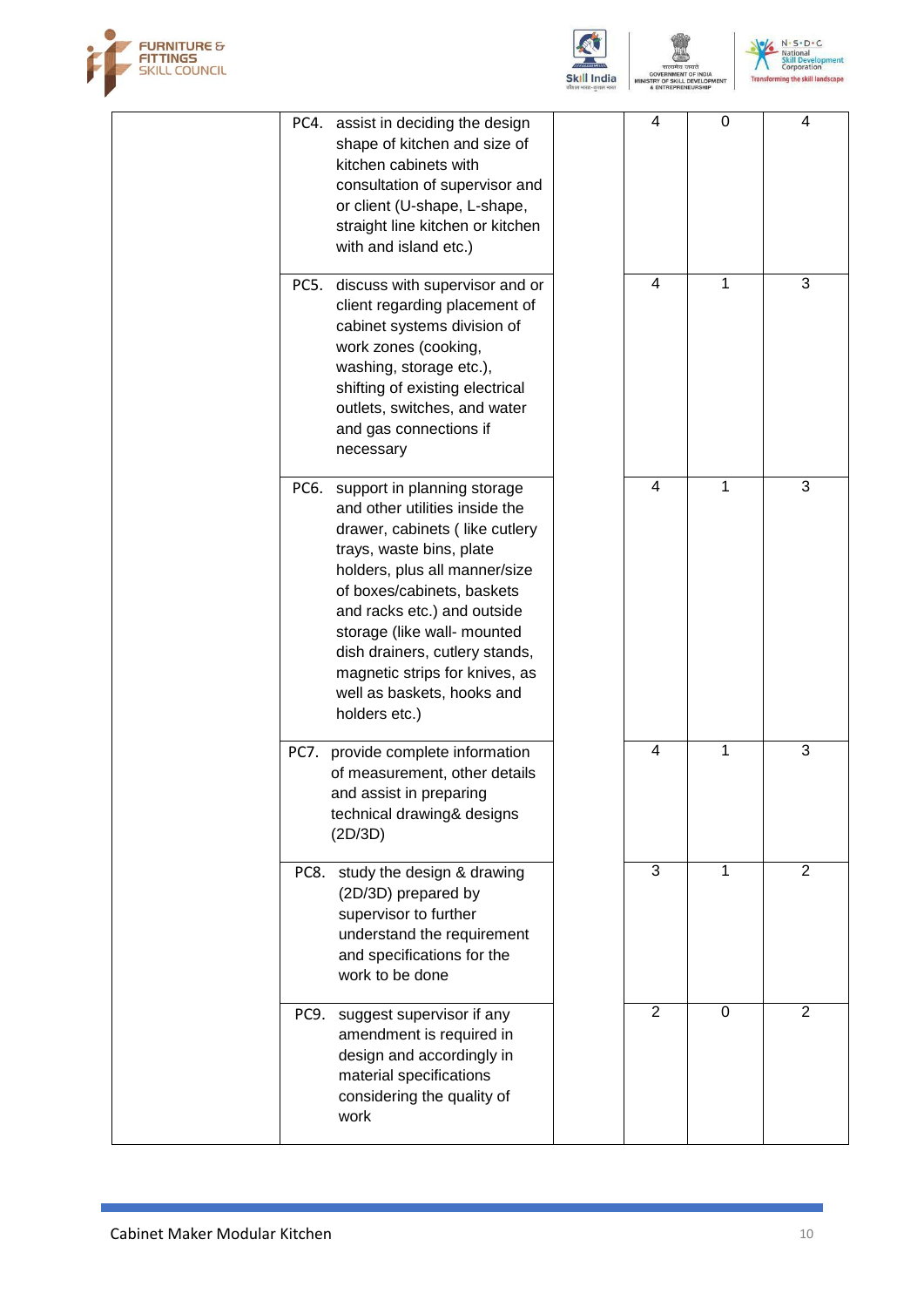



GOVERNMENT (<br>TRY OF SKILL D<br>& ENTREPRENE



| PC10. assist in listing out required<br>raw material, furniture,<br>hardware to meet quality<br>standards (size and standard)<br>and quantity as per<br>specifications                                                                                   | 3              | 0              | 3              |
|----------------------------------------------------------------------------------------------------------------------------------------------------------------------------------------------------------------------------------------------------------|----------------|----------------|----------------|
| PC11. check inventory for available<br>materials, hardware and tools<br>(screw, drill, scrapper, pencil,<br>table saw, measuring tape,<br>circular saw, drill, jigsaw,<br>screw-gun etc.) and place<br>order if additional<br>material/hardware required | $\overline{2}$ | $\mathbf 0$    | 2              |
| PC12. organize materials and fittings<br>hardware required for<br>manufacturing/assembling in<br>a sequence as per<br>requirement                                                                                                                        | $\overline{2}$ | $\overline{0}$ | $\overline{2}$ |
| PC13. note all the details and assist<br>in doing requisite<br>documentation e.g. tracking<br>material and hardware usage<br>during manufacturing/<br>assembling of product                                                                              | $\overline{2}$ | $\mathbf 0$    | $\overline{2}$ |
| PC14. support in quality check of<br>materials MDF, HDF,<br>Plywood, laminates, solid<br>wood, adhesives etc.) before<br>initiating work                                                                                                                 | $\overline{4}$ | 1              | 3              |
| PC15. support in assessment for<br>minor repairs or changes<br>required in materials w.r.t<br>roughness, size, alignment<br>etc.                                                                                                                         | 3              | 1              | 2              |
| PC16. assist in rejecting defective<br>materials and sub-assemblies<br>of poor quality and inform<br>supervisor and raise new<br>request                                                                                                                 | 2              | $\Omega$       | 2              |
| PC17. ensure that the work area is<br>clean and free from hazards                                                                                                                                                                                        | 3              | 1              | $\overline{2}$ |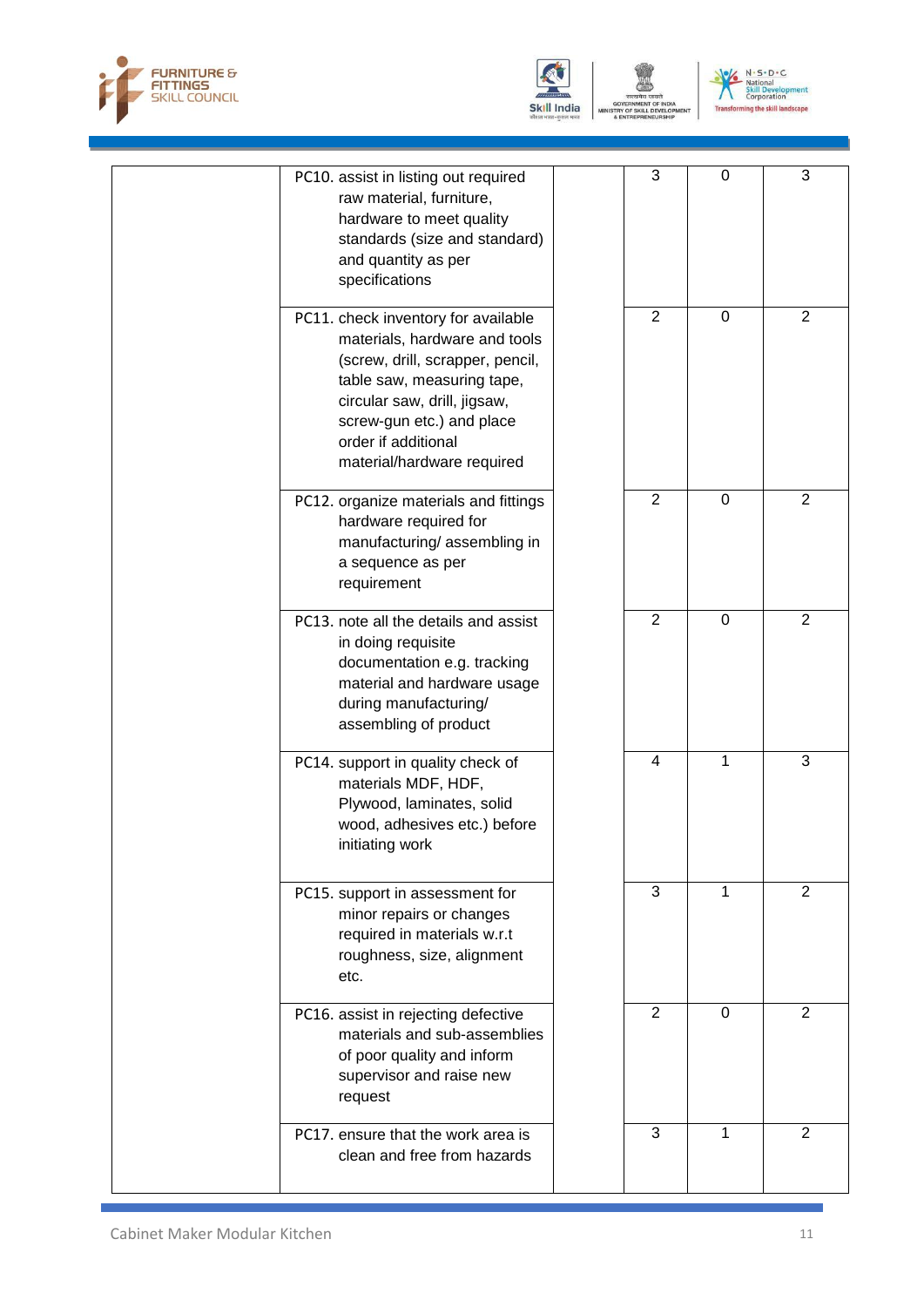



**F SKILL** 

N . S . D . C<br>National<br>Skill Development<br>Transforming the skill landscape

| PC18. ensure that the floor guard/<br>other floor safety material is<br>spread on the floor to prevent<br>damage to the floor and also<br>use safety equipment and<br>personal protection<br>equipment as needed such<br>as gloves, goggles, ear<br>plugs, mask correctly in<br>accordance with work policy | 3              | 1              | $\overline{2}$ |
|-------------------------------------------------------------------------------------------------------------------------------------------------------------------------------------------------------------------------------------------------------------------------------------------------------------|----------------|----------------|----------------|
| PC19. check for safety and proper<br>functioning of the power<br>socket for usage of power<br>tools at work site before<br>initiating work                                                                                                                                                                  | $\overline{2}$ | $\overline{0}$ | 2              |
| PC20. prioritise the parts to be<br>manufactured at work site in<br>accordance to design                                                                                                                                                                                                                    | 3              | 1              | $\overline{2}$ |
| PC21. take the measurement as per<br>design drawing and<br>specification and create<br>marking on the ply board,<br>MDF, HDF etc.                                                                                                                                                                           | 3              | 1              | $\overline{2}$ |
| PC22. cut the pieces as per marking<br>and shape oversized material<br>to required dimensions by<br>using appropriate tools. E.g.<br>cutter machine, saw, edge<br>banding, edge sander, planer,<br>adhesives etc.                                                                                           | 3              | 1              | 2              |
| PC23. make requisite joints if<br>required as per the drawings<br>or client requirements such<br>as dove tail, tenon mortise,<br>half lap joints etc. and<br>undertake check of joints<br>frequently to ensure correct<br>finish and accurate fitting                                                       | 4              | 1              | 3              |
| PC24. arrange and check<br>combination of assembling<br>parts manufactured at work<br>site to rectify defects if any                                                                                                                                                                                        | 3              | 1              | 2              |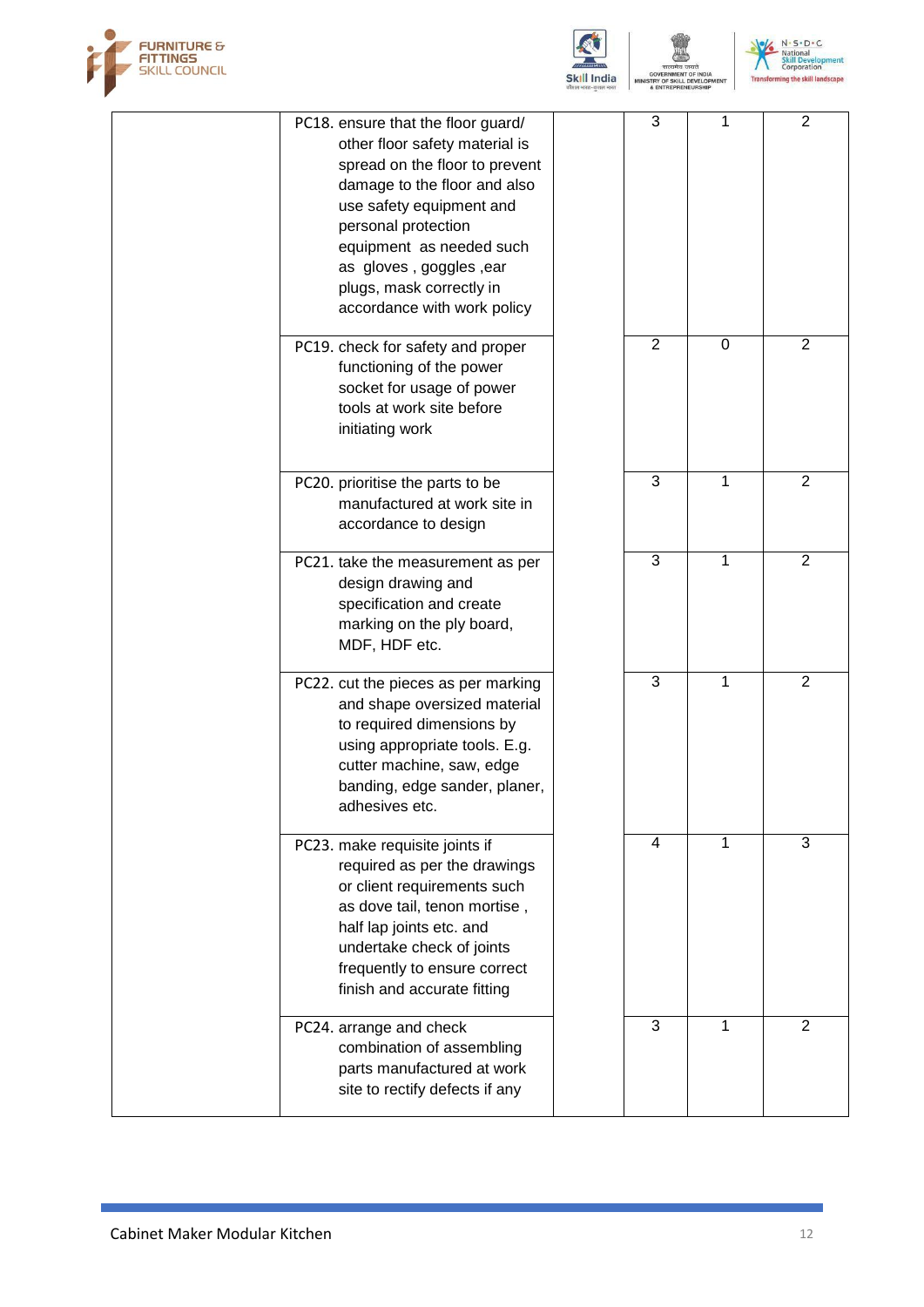



GOVERNMENT (<br>TRY OF SKILL D<br>& ENTREPRENE



| PC25. assist in smoothening of outer<br>surface of furniture by using<br>plane, shaver etc.                                                                                                                                                                                    | 3              | 1        | $\overline{2}$ |
|--------------------------------------------------------------------------------------------------------------------------------------------------------------------------------------------------------------------------------------------------------------------------------|----------------|----------|----------------|
| PC26. assist in selection of<br>adhesives/screws/hardware<br>as per requirement and follow<br>the instruction received for<br>fastening the required<br>furniture parts                                                                                                        | 4              | 1        | 3              |
| PC27. support in putting marks and<br>fixing hinges, brackets, etc.<br>wherever required                                                                                                                                                                                       | 3              | 1        | $\overline{2}$ |
| PC28. support in conducting checks<br>at regular intervals during the<br>process for eg check for<br>alignment, functioning etc.                                                                                                                                               | 3              | 1        | 2              |
| PC29. assist in cleaning, sanding<br>and finishing of<br>manufactured product                                                                                                                                                                                                  | 3              | 1        | $\overline{2}$ |
| PC30. conduct a visual check and<br>required quality check of all<br>sub parts. E.g. check design<br>against the<br>specifications/drawings,<br>check respect to<br>measurements, levelling,<br>functioning etc. to ensure<br>proper functioning of the<br>installed furniture | $\overline{3}$ | 1        | $\overline{2}$ |
| PC31. conduct any touch<br>up/modifications that may be<br>required to get the quality<br>output                                                                                                                                                                               | $\overline{2}$ | $\Omega$ | 2              |
| PC32. gather all the tools form the<br>work site and place<br>appropriately                                                                                                                                                                                                    | $\overline{2}$ | $\Omega$ | 2              |
| PC33. remove all the debris from the<br>site and clean the work area<br>in accordance with<br>organization policy                                                                                                                                                              | $\overline{2}$ | $\Omega$ | $\overline{2}$ |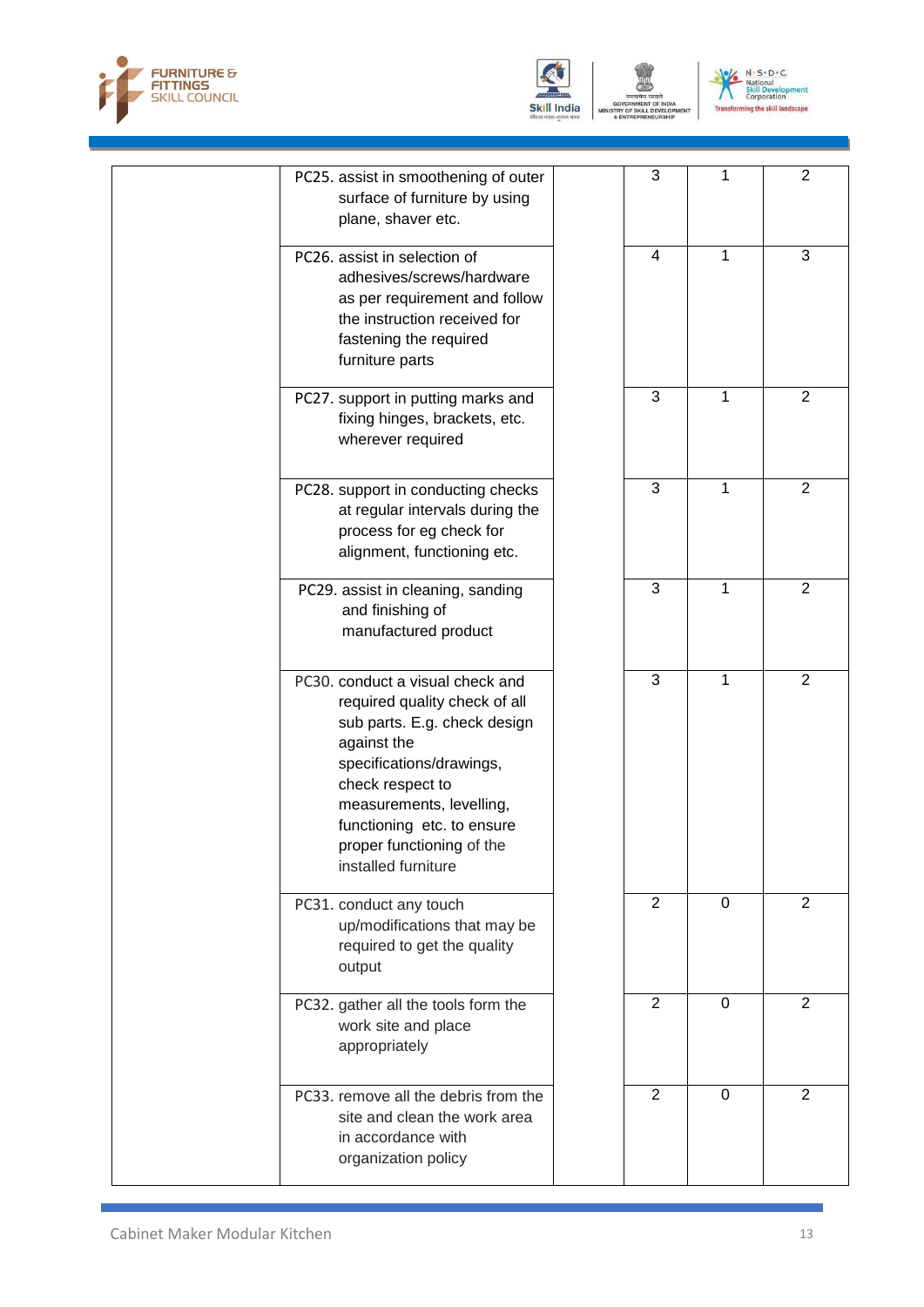





|                                                                 |             | PC34. take note of inputs/feedback<br>received to incorporate in<br>future and also assist in<br>completing the procedural<br>documents post completion                                                                                                                                          |     | 3   | 1              | $\overline{2}$ |
|-----------------------------------------------------------------|-------------|--------------------------------------------------------------------------------------------------------------------------------------------------------------------------------------------------------------------------------------------------------------------------------------------------|-----|-----|----------------|----------------|
|                                                                 |             |                                                                                                                                                                                                                                                                                                  |     | 100 | 20             | 80             |
| 2. FFS/N8601<br><b>Ensure health and</b><br>safety at workplace |             | PC1. work safely at all times,<br>complying with health and<br>safety legislation, regulations<br>and other relevant guidelines                                                                                                                                                                  | 100 | 3   | $\overline{2}$ | 1              |
|                                                                 |             | PC2. ensure that health and safety<br>instructions applicable to the<br>work place are being<br>followed                                                                                                                                                                                         |     | 3   | 1              | $\overline{2}$ |
|                                                                 |             | PC3. check the worksite for any<br>possible health and safety<br>hazards                                                                                                                                                                                                                         |     | 3   | 1              | $\overline{2}$ |
|                                                                 | PC4.        | follow manufacturers'<br>instructions and job<br>specifications relating to safe<br>use of materials specifically<br>chemicals and power<br>equipment                                                                                                                                            |     | 3   | 1              | $\overline{2}$ |
|                                                                 |             | PC5. ensure safe handling and<br>disposal of waste and debris                                                                                                                                                                                                                                    |     | 3   | 0              | 3              |
|                                                                 |             | PC6. identify and report any<br>hazards and potential risks/<br>threats to supervisors or<br>other authorized personnel<br>Hazards: sharp edged tools,<br>hazardous surfaces, physical<br>hazards, electrical hazards,<br>health hazards from<br>chemicals and other such<br>toxic material etc. |     | 3   | 1              | $\overline{2}$ |
|                                                                 | <b>PC7.</b> | undertake first aid activities<br>in case of any accident, if<br>required and asked to do so                                                                                                                                                                                                     |     | 3   | $\Omega$       | 3              |
|                                                                 |             | PC8. select and use appropriate<br>personal protective<br>equipment compatible to the<br>work and compliant to<br>relevant occupational health<br>and safety guidelines<br>Personal protective                                                                                                   |     | 3   | $\mathbf 0$    | 3              |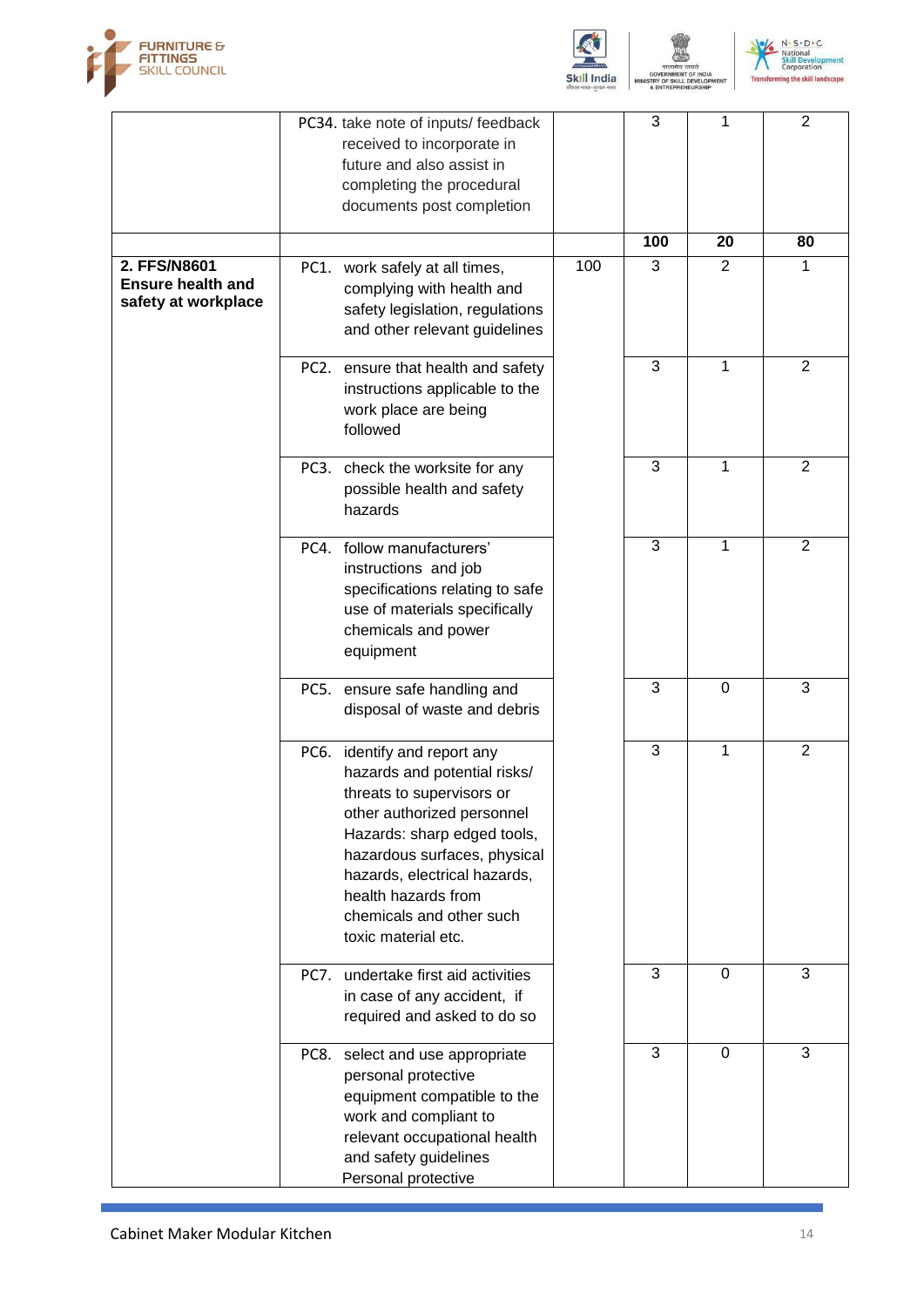



GOVERNMENT O<br>TRY OF SKILL DI<br>& ENTREPRENEI VELO



| equipment: masks, safety<br>glasses, head protection, ear<br>muffs, safety footwear,<br>gloves, aprons etc.<br>3<br>3<br>$\Omega$<br>PC9.<br>maintain correct body<br>posture while standing and<br>working for long hours and<br>carrying heavy materials<br>2<br>4<br>2<br>PC10. lift, carry or move heavy<br>wooden furniture and<br>accessories from one place<br>to another using approved<br>safe working practices<br>$\overline{2}$<br>$\overline{4}$<br>$\overline{2}$<br>PC11. handle all required tools,<br>machines, materials &<br>equipment safely<br>3<br>3<br>$\mathbf 0$<br>PC12. adhere to relevant<br>occupational safety policies<br>while handling sharp tools to<br>make and install furniture<br>and fittings<br>3<br>3<br>$\Omega$<br>PC13. take safety measures while<br>handling glass, heavy wood,<br>materials, chemicals etc.<br>3<br>2<br>1<br>PC14. apply good housekeeping<br>practices at all times Good<br>housekeeping practices:<br>clean/tidy work areas,<br>removal/disposal of waste<br>products, protect surfaces<br>3<br>$\overline{2}$<br>1<br>PC15. report accident/incident<br>report to authorized<br>personal<br>3<br>$\overline{2}$<br>$\mathbf{1}$<br>PC16. perform basic safety checks<br>before operation of all<br>machines, tools and<br>electrical equipment<br>$\overline{3}$<br>1<br>$\overline{2}$<br>PC17. follow recommended<br>material handling procedure<br>to control damage and<br>personal injury |  |  |  |
|-------------------------------------------------------------------------------------------------------------------------------------------------------------------------------------------------------------------------------------------------------------------------------------------------------------------------------------------------------------------------------------------------------------------------------------------------------------------------------------------------------------------------------------------------------------------------------------------------------------------------------------------------------------------------------------------------------------------------------------------------------------------------------------------------------------------------------------------------------------------------------------------------------------------------------------------------------------------------------------------------------------------------------------------------------------------------------------------------------------------------------------------------------------------------------------------------------------------------------------------------------------------------------------------------------------------------------------------------------------------------------------------------------------------------------------------------------------------|--|--|--|
|                                                                                                                                                                                                                                                                                                                                                                                                                                                                                                                                                                                                                                                                                                                                                                                                                                                                                                                                                                                                                                                                                                                                                                                                                                                                                                                                                                                                                                                                   |  |  |  |
|                                                                                                                                                                                                                                                                                                                                                                                                                                                                                                                                                                                                                                                                                                                                                                                                                                                                                                                                                                                                                                                                                                                                                                                                                                                                                                                                                                                                                                                                   |  |  |  |
|                                                                                                                                                                                                                                                                                                                                                                                                                                                                                                                                                                                                                                                                                                                                                                                                                                                                                                                                                                                                                                                                                                                                                                                                                                                                                                                                                                                                                                                                   |  |  |  |
|                                                                                                                                                                                                                                                                                                                                                                                                                                                                                                                                                                                                                                                                                                                                                                                                                                                                                                                                                                                                                                                                                                                                                                                                                                                                                                                                                                                                                                                                   |  |  |  |
|                                                                                                                                                                                                                                                                                                                                                                                                                                                                                                                                                                                                                                                                                                                                                                                                                                                                                                                                                                                                                                                                                                                                                                                                                                                                                                                                                                                                                                                                   |  |  |  |
|                                                                                                                                                                                                                                                                                                                                                                                                                                                                                                                                                                                                                                                                                                                                                                                                                                                                                                                                                                                                                                                                                                                                                                                                                                                                                                                                                                                                                                                                   |  |  |  |
|                                                                                                                                                                                                                                                                                                                                                                                                                                                                                                                                                                                                                                                                                                                                                                                                                                                                                                                                                                                                                                                                                                                                                                                                                                                                                                                                                                                                                                                                   |  |  |  |
|                                                                                                                                                                                                                                                                                                                                                                                                                                                                                                                                                                                                                                                                                                                                                                                                                                                                                                                                                                                                                                                                                                                                                                                                                                                                                                                                                                                                                                                                   |  |  |  |
|                                                                                                                                                                                                                                                                                                                                                                                                                                                                                                                                                                                                                                                                                                                                                                                                                                                                                                                                                                                                                                                                                                                                                                                                                                                                                                                                                                                                                                                                   |  |  |  |
|                                                                                                                                                                                                                                                                                                                                                                                                                                                                                                                                                                                                                                                                                                                                                                                                                                                                                                                                                                                                                                                                                                                                                                                                                                                                                                                                                                                                                                                                   |  |  |  |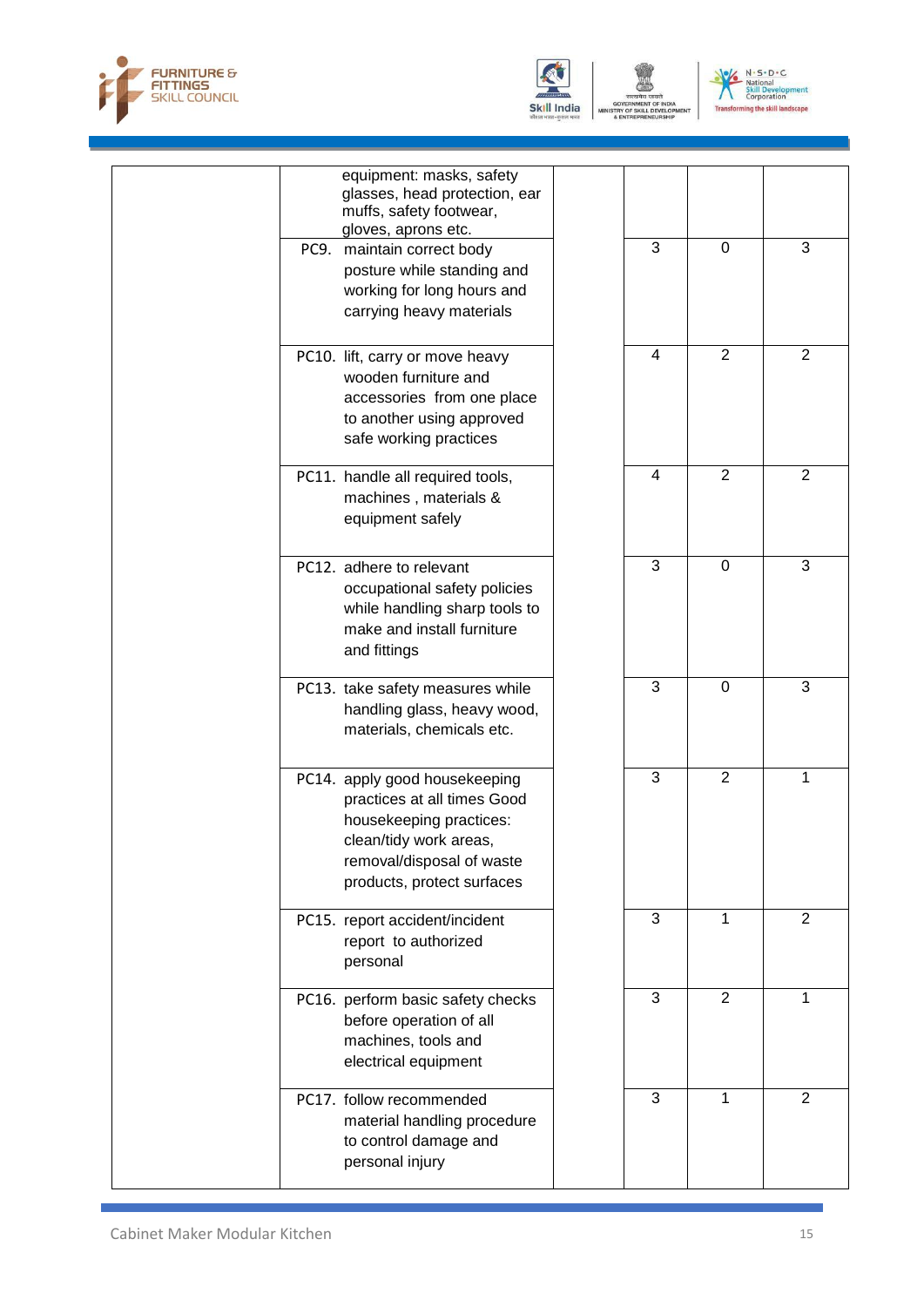



SKIL

N . S . D . C<br>National<br>Skill Development<br>Transforming the skill landscape

|  | PC18. follow safe working practices<br>at all times                                                                                                                                                                                                                               | $\mathbf{3}$ | 1              | $\overline{2}$      |
|--|-----------------------------------------------------------------------------------------------------------------------------------------------------------------------------------------------------------------------------------------------------------------------------------|--------------|----------------|---------------------|
|  | PC19. follow appropriate procedure<br>in case a of fire emergency                                                                                                                                                                                                                 | 3            | 1              | $\overline{2}$      |
|  | PC20. follow electrical safety<br>measures while working with<br>electrically powered tools &<br>equipment                                                                                                                                                                        | 4            | $\overline{2}$ | $\overline{2}$      |
|  | PC21. follow agreed work location<br>procedures in the event of<br>an emergency or an accident                                                                                                                                                                                    | 3            | 1              | $\overline{2}$      |
|  | PC22. follow emergency and<br>evacuation procedures in<br>case of accidents, fires,<br>natural calamities                                                                                                                                                                         | 3            | 1              | $\overline{2}$      |
|  | PC23. check and ensure general<br>health and safety equipment<br>are available at work site<br>General health and safety<br>equipment: fire extinguishers;<br>first aid equipment; safety<br>instruments and clothing;<br>safety installations (e.g. fire<br>exits, exhaust fans) | 4            | 1              | 3                   |
|  | PC24. comply with restrictions<br>imposed on harmful<br>chemicals inside work area<br>during working hours                                                                                                                                                                        | 3            | $\mathbf 0$    | 3                   |
|  | PC25. correctly demonstrate rescue<br>techniques applied during<br>fire hazard                                                                                                                                                                                                    | 3            | 0              | 3                   |
|  | PC26. demonstrate good<br>housekeeping in order to<br>prevent fire hazards                                                                                                                                                                                                        | 3            | $\mathbf 0$    | $\overline{\omega}$ |
|  | PC27. demonstrate the correct use<br>of a fire extinguisher                                                                                                                                                                                                                       | 3            | $\overline{2}$ | $\mathbf{1}$        |
|  | PC28. demonstrate how to free a<br>person from electrocution                                                                                                                                                                                                                      | 3            | 1              | $\overline{2}$      |
|  | PC29. respond promptly and<br>appropriately to an accident                                                                                                                                                                                                                        | 3            | 0              | 3                   |
|  |                                                                                                                                                                                                                                                                                   |              |                |                     |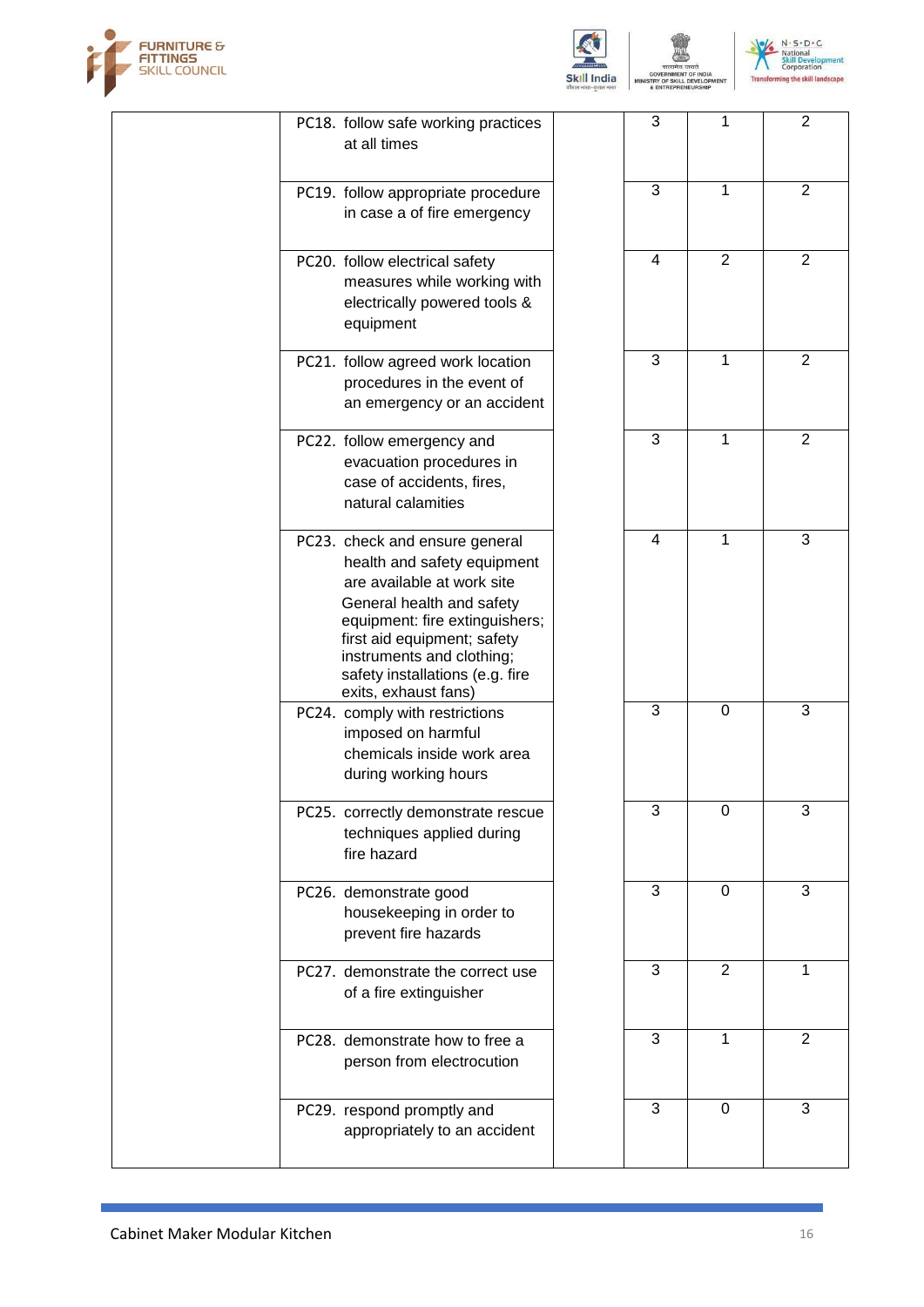



GOVERNMENT O<br>TRY OF SKILL DI<br>& ENTREPRENEI VELO N . S . D . C<br>National<br>Skill Development<br>Transforming the skill landscape

| situation or medical<br>emergency                                                                                                                                                                                                                                                                                                                                                                                                                                                                                                                                                                                                                                                                                                                                                                                  |              |              |                |                |
|--------------------------------------------------------------------------------------------------------------------------------------------------------------------------------------------------------------------------------------------------------------------------------------------------------------------------------------------------------------------------------------------------------------------------------------------------------------------------------------------------------------------------------------------------------------------------------------------------------------------------------------------------------------------------------------------------------------------------------------------------------------------------------------------------------------------|--------------|--------------|----------------|----------------|
| PC30. participate in emergency<br>procedures Emergency<br>procedures: raising alarm,<br>safe/efficient, evacuation,<br>correct means of escape,<br>correct assembly point, roll<br>call, correct return to work                                                                                                                                                                                                                                                                                                                                                                                                                                                                                                                                                                                                    |              | $\mathbf{3}$ | 0              | 3              |
| PC31. use the various appropriate<br>fire extinguishers on different<br>types of fires correctly<br>Types of fires: Class A: e.g.<br>ordinary solid combustibles,<br>such as wood, paper, cloth,<br>plastic, charcoal, etc.; Class<br>B: flammable liquids and<br>gases, such as gasoline,<br>propane, diesel fuel, tar,<br>cooking oil, and similar<br>substances; Class C: e.g.<br>electrical equipment such as<br>appliances, wiring, breaker<br>panels, etc. These categories<br>of fires become Class A, B,<br>and D fires when the<br>electrical equipment that<br>initiated the fire is no longer<br>receiving electricity); Class<br>D: combustible metals such<br>as magnesium, titanium, and<br>sodium (These fires burn at<br>extremely high temperatures<br>and require special<br>suppression agents) |              | 3            | 1              | $\overline{2}$ |
| PC32. state methods of accident<br>prevention in the work<br>environment<br>Methods of accident<br>prevention: training in health<br>and safety procedures;<br>using health and safety<br>procedures; use of<br>equipment and working<br>practices (such as safe<br>carrying procedures); safety<br>notices, advice; instruction<br>from colleagues and<br>supervisors                                                                                                                                                                                                                                                                                                                                                                                                                                             |              | 3            | $\overline{3}$ | 0              |
|                                                                                                                                                                                                                                                                                                                                                                                                                                                                                                                                                                                                                                                                                                                                                                                                                    | <b>Total</b> | 100          | 30             | 70             |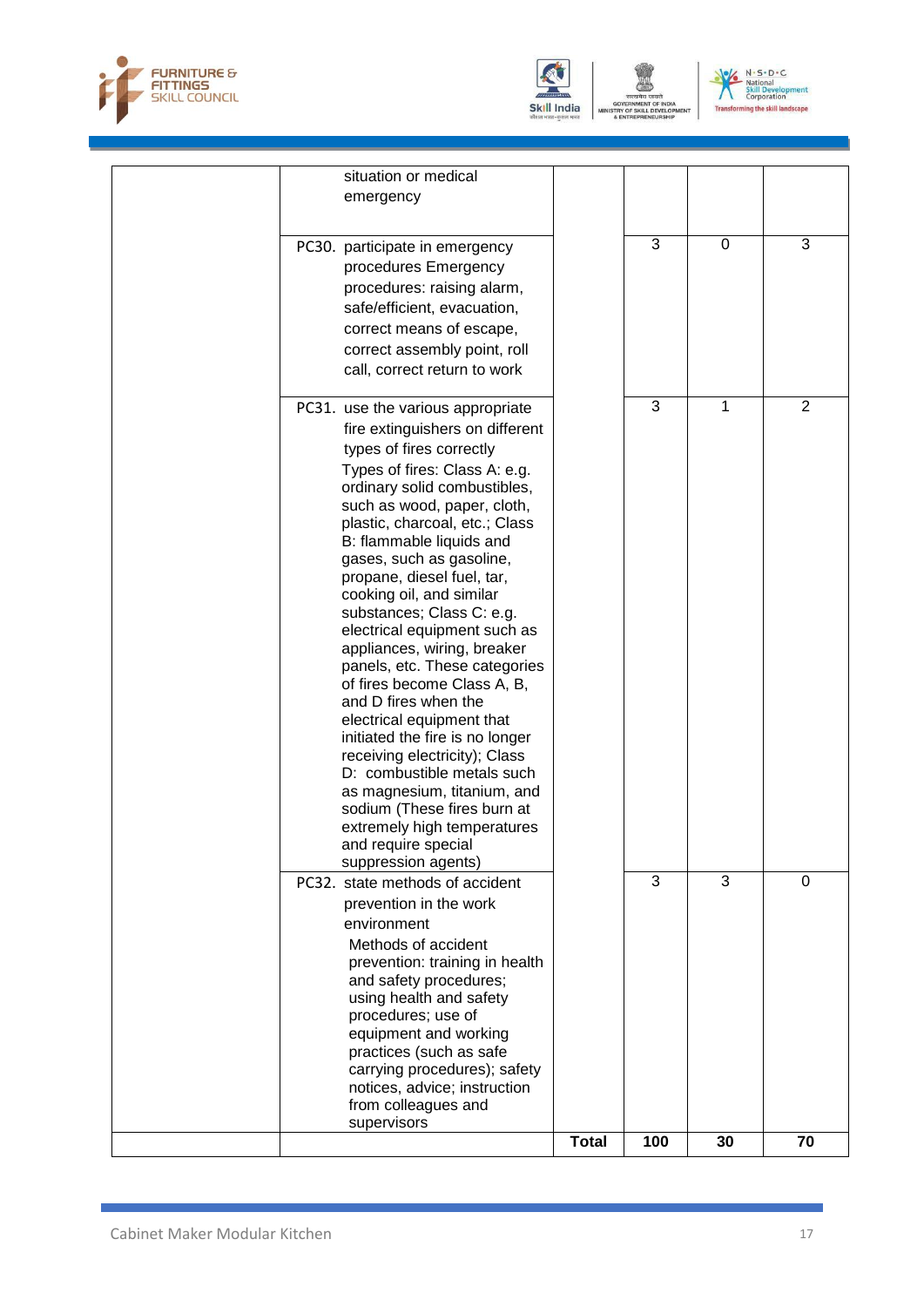





| 3.FFS/N8501<br>Maintain work area,<br>tools and | PC1. handle materials, machinery,<br>equipment and tools safely<br>and correctly                                 | 100          | 8              | 4              | 4              |
|-------------------------------------------------|------------------------------------------------------------------------------------------------------------------|--------------|----------------|----------------|----------------|
| machines                                        | PC2. use correct handling<br>procedures                                                                          |              | 8              | $\overline{4}$ | 4              |
|                                                 | PC3. use materials to minimize                                                                                   |              | 8              | 4              | 4              |
|                                                 | waste                                                                                                            |              |                |                |                |
|                                                 | PC4. prepare and organize work                                                                                   |              | 8              | $\overline{4}$ | $\overline{4}$ |
|                                                 | PC5. maintain a clean and hazard<br>free working area                                                            |              | 8              | 4              | 4              |
|                                                 | PC6. deal with work interruptions                                                                                |              | 8              | $\overline{4}$ | 4              |
|                                                 | PC7. maintain tools equipment<br>and consumables                                                                 |              | 8              | $\overline{4}$ | 4              |
|                                                 | PC8. work in a comfortable<br>position with the correct<br>posture                                               |              | 8              | 4              | 4              |
|                                                 | PC9. use cleaning equipment and<br>methods appropriate for the<br>work to be carried out                         |              | 8              | $\overline{4}$ | 4              |
|                                                 | PC10. dispose of waste safely in<br>the designated location                                                      |              | 8              | 5              | 3              |
|                                                 | PC11. store cleaning equipment<br>safely after use                                                               |              | $\overline{7}$ | 3              | 4              |
|                                                 | PC12. ensure safe and correct<br>handling of materials,<br>equipment and tools                                   |              | $\overline{7}$ | 3              | 4              |
|                                                 | PC13. maintain appropriate<br>environment to protect stock<br>from pilfering, theft, damage<br>and deterioration |              | 6              | 3              | 3              |
|                                                 |                                                                                                                  | <b>Total</b> | 100            | 50             | 50             |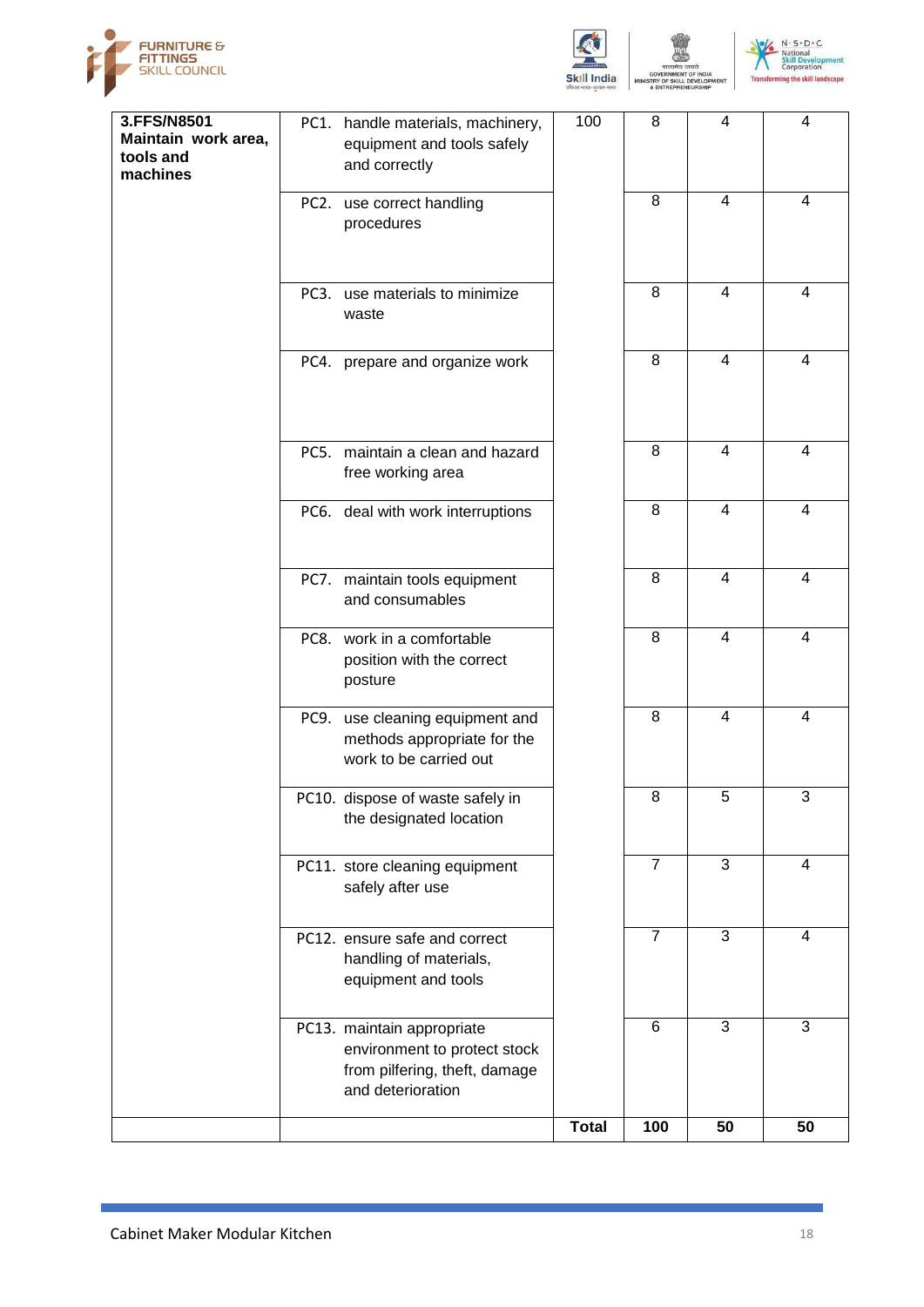



GOVERNMENT (<br>TRY OF SKILL D<br>& ENTREPRENE



| 4.FFS/N8801<br><b>Work effectively</b><br>with others |      | PC1. seek assistance from<br>supervisor or any such<br>appropriate authority as and<br>when required                  | 100 | 3              | 1              | $\overline{2}$   |
|-------------------------------------------------------|------|-----------------------------------------------------------------------------------------------------------------------|-----|----------------|----------------|------------------|
|                                                       |      | PC2. ask questions and seek<br>clarifications on work tasks<br>whenever required                                      |     | 3              | 1              | $\overline{2}$   |
|                                                       | PC3. | seek and obtain clarifications<br>on policies and procedures,<br>from the supervisor or other<br>authorized personnel |     | 5              | 5              | $\boldsymbol{0}$ |
|                                                       | PC4. | identify and report any<br>possible deviations to<br>appropriate authority                                            |     | 3              | 1              | $\overline{2}$   |
|                                                       |      | PC5. address the problems<br>effectively and report if<br>required to immediate<br>supervisor appropriately           |     | 5              | $\overline{2}$ | 3                |
|                                                       |      | PC6. receive instructions clearly<br>from superiors and respond<br>effectively on the same                            |     | 3              | 1              | $\overline{2}$   |
|                                                       |      | PC7. follow escalation matrix in<br>case of any grievance                                                             |     | 6              | $\overline{4}$ | $\overline{2}$   |
|                                                       |      | PC8. accurately receive<br>information and instructions<br>from the supervisor related<br>to one's work               |     | 5              | 3              | $\overline{2}$   |
|                                                       |      | PC9. coordinate and cooperate<br>with colleagues to achieve<br>work objectives                                        |     | 5              | $\mathbf 0$    | 5                |
|                                                       |      | PC10. display courteous behaviour<br>at all times                                                                     |     | 5              | $\Omega$       | 5                |
|                                                       |      | PC11. respond politely to customer<br>queries and other team<br>members                                               |     | 5              | 1              | 4                |
|                                                       |      | PC12. follow work place dress<br>code                                                                                 |     | 5              | $\overline{0}$ | 5                |
|                                                       |      | PC13. keep work area in a tidy and<br>organized state                                                                 |     | $\overline{5}$ | 0              | 5                |
|                                                       |      | PC14. adhere to time lines and<br>quality standards                                                                   |     | $\overline{5}$ | $\overline{2}$ | 3                |